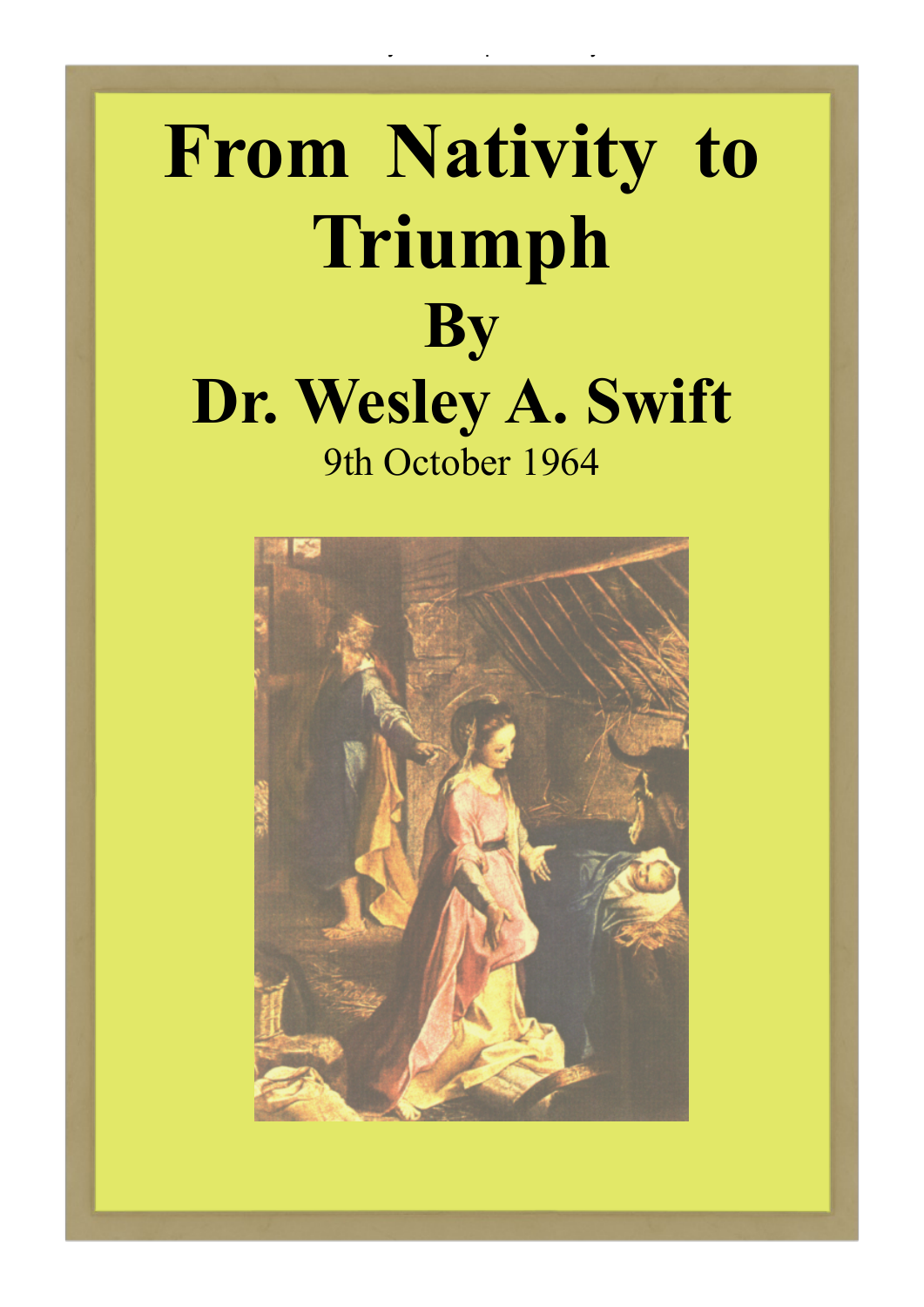### **Dr. Wesley A. Swift**

Dr. Wesley A. Swift, the son of a Methodist minister, was called to preach in his teens. He was a dynamic, inspired speaker who taught uncompromising Biblical truths

ignored by modernist ministers. His anointed preaching brought forth a high spiritual dimension of understanding to the Kingdom Identity message, giving "life" and "power" to the Sacred Word. Even the antichrists acknowledge that, "Wesley Swift is considered the single most significant figure in the early years of the Christian Identity movement in the United States." Dr. Swift founded the Church of Jesus Christ – Christian in the 1940's, a ministry that spread the Kingdom Identity message nation-wide to YHVH's Children, the White spirit-race known Scripturally as "sons of God". By teaching these truths



to true Israel, this warrior-priest put fear in the hearts of the enemies of Christ. Following Dr. Swift's death in 1970, his widow Lorraine Swift faithfully carried on the Church of Jesus Christ – Christian. We are highly honoured to be able to continue Dr. Swift's work, by placing those works that we have in print here on our web site ...preserving and earnestly contending for "the faith which was once delivered unto the saints"...for any and all to read.

We, at the Covenant Church of Yahweh hope that you will study, enjoy, and appreciate Dr. Wesley Swift's works.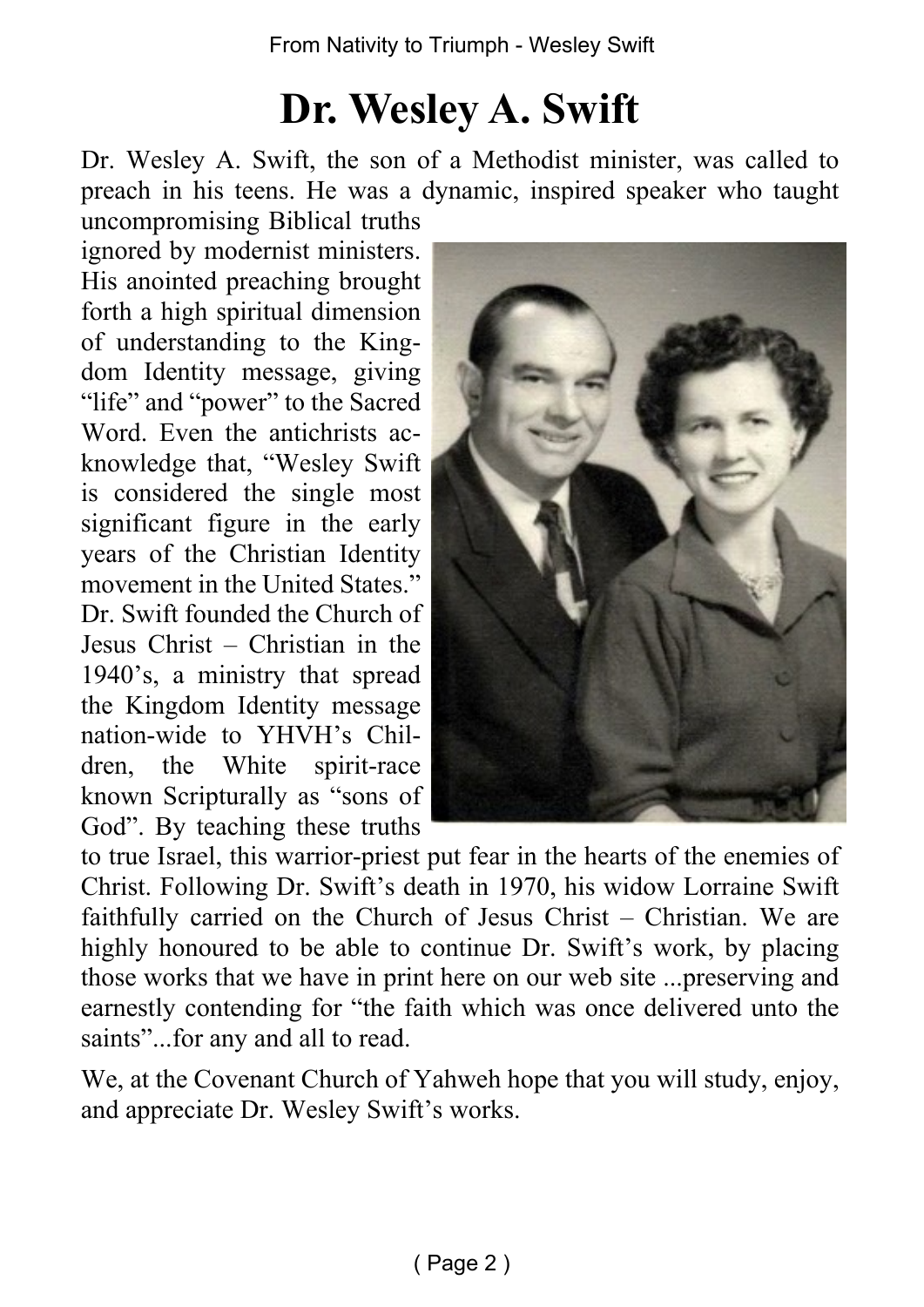### **From Nativity to Triumph By**

**Dr. Wesley A. Swift**

9th October 1964

**TODAY AS WE MEDITATE AND WORSHIP**, there is one very unique situation that envelops all of Christendom twice a year. That it that on the Sunday before Christmas and around Christmas, all the churches from one end of the e **TODAY AS WE MEDITATE AND WORSHIP**, there is one very unique situation that envelops all of Christendom twice a year. That it that on the Sunday before Christmas and around its denominations and all its institutions, are united in all their thinking. For they are thinking of the event they celebrate at Christmas time --- 'The Nativity of Jesus Christ.' The other great day of course, is 'Resurrection Sunday,' or Easter, as it is called today. Here again, all Christendom thinks about the same thing form one end of the earth to the other which is 'THE MIGHTY POWER OF CHRIST'S RESURRECTION'

The unique thing is that even clergymen have in many instances, been brainwashed and negated by the patterns of bad teaching and yet have within their churches, the voice of their choir singing a message and a testimony which cannot be denied. And there are very few clergy today who will not recognize that Christ was born. And in the declaration of that message, identify HIS of course, with all that is said about HIM in the scriptures. So under this instance, there are two triumphant days in the church which we celebrate. One is the Birth of Christ and the other is the mighty power of HIS Resurrection.

There is no doubt about the impact of these two days on Christendom. And we discover that more people attend church on these two days than on any other day in the entire year. The unfortunate thing is always stormy weather close to either Christmas of Resurrection Day. As we think on this subject, we note that this week has been a challenging week unto a great many people all over the world. We find that especially in the past few years that the enemies of Christ have been trying to suppress the name of Christ out of all areas of Civic awareness. They have sought to deny the reading of our scriptures of anything pertaining to Christ or Christmas, in our nation or in our civic life. And now they have gone so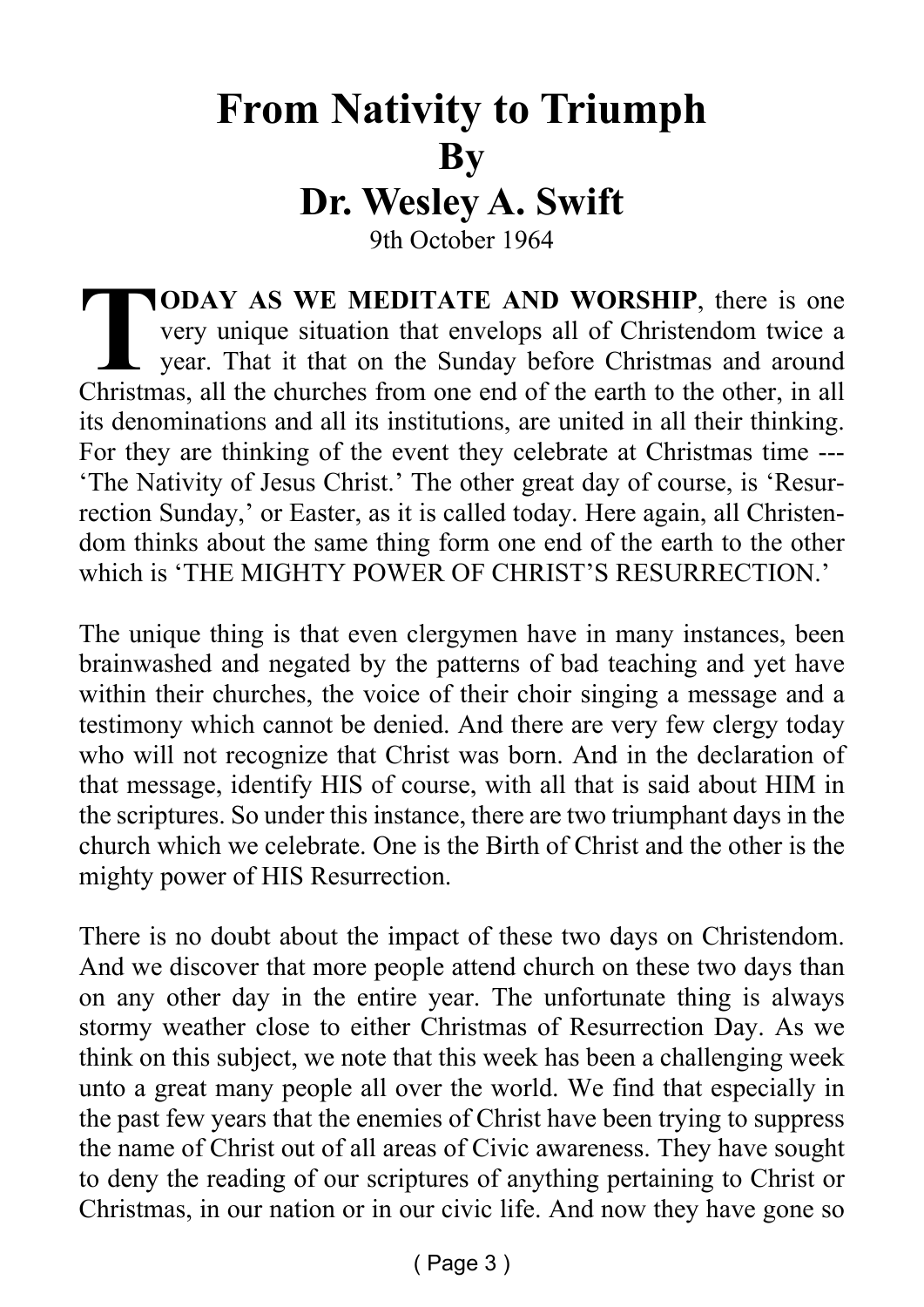far as to seek to remove all areas of the connection of the Christ from this holiday.

There is no doubt that in the minds of many, that they question the exactness of Christ's time of birth. And we would not for a moment, suggest that HE was born on the 25th of December, or even on the 21st. In the winter solstice. But we understand why it is that this is the day set apart to recognize Christ's birth. All the power of pagan religions had recognized the winter solstice and there they worshiped their pagan gods with all kinds of festivities and revelry.

And thus, it was the church came out with an answer many centuries ago, and said, 'on that day when the world order is worshiping pagan gods in revelry, we shall bring attention the true fact that the 'ONE' true YAH-WEH of heaven and earth was born in earth. And thus did live and dwell in earth itself. And we shall have high church services and masses as recognition of the Birth of YAHSHUA --- Jesus the Christ. And from that hour this spread all over Europe. And deep in the heart of Germany, and into Scandinavia and into the Isles of Britain, they were then all recognizing at one time the fact of the Birth of Christ. Thus, it was proclaimed that this 25th day of December, would be set apart and that gradually this brought unison to the worship of the Christ.

The important thing is that men recognize that the birthday of Christ out shadows all the pagan gods on the face of the earth. There are some who say that it is such a sober day that should not be filled with the pleasures and the happiness and the joy that they surround this with, as though it were a great holiday.

My friends, you are the children of Isaac, the sons of laughter. And the highest holiday in all your year is on this day. Therefore Christians should rejoice, be happy, be merry at this time. HE will fill your mouth with every good thing, so we are told in the scripture. And HE who is the Father of all, the Household, the Father of all Light and creative forces, the Giver of every good and perfect gift, hath bestowed the manifestation of Himself upon you as the embodied YAHWEH who was not ashamed to call you HIS kinsmen.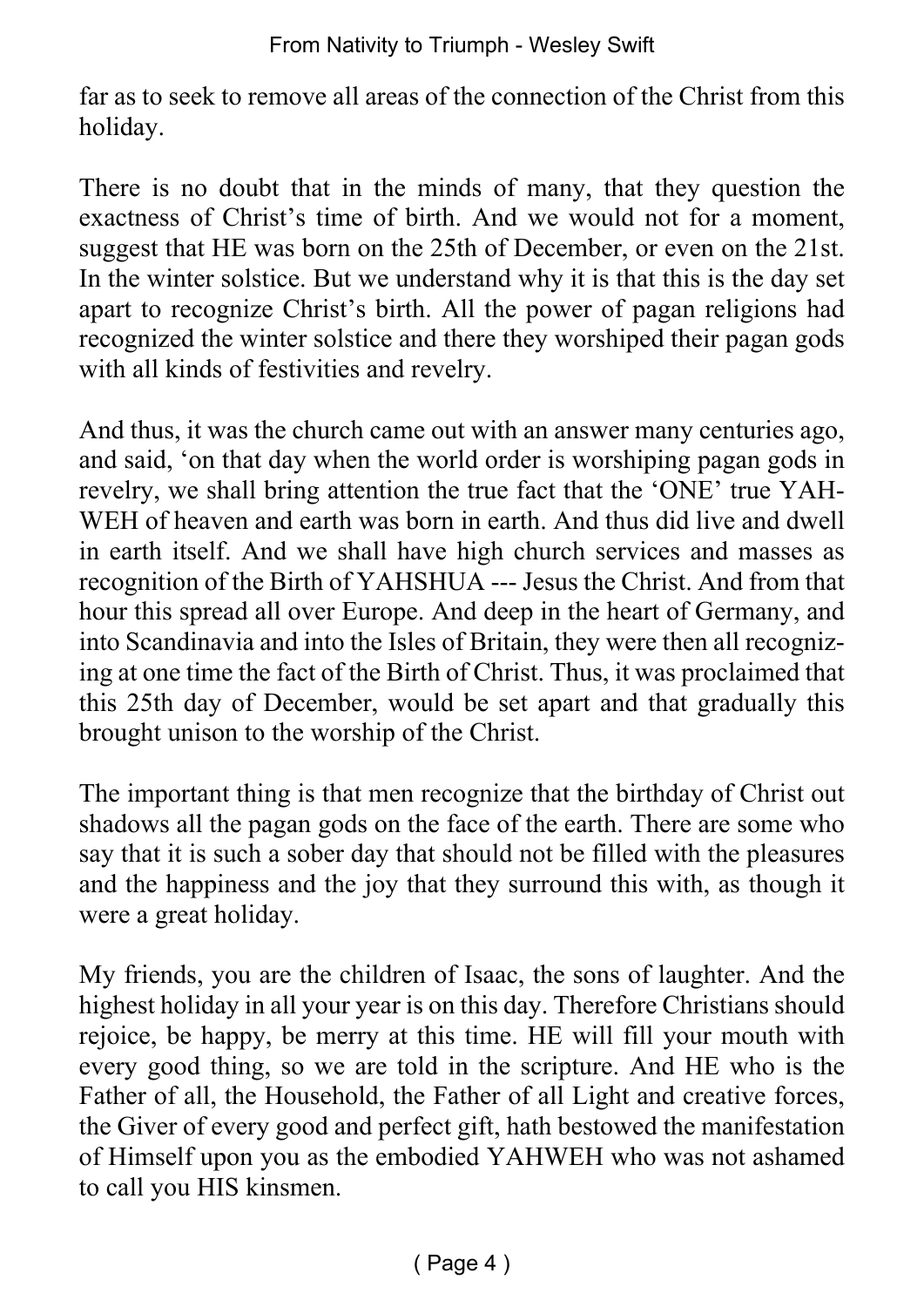There is no doubt that the revelation given the Apostle Paul in the heavens which he incorporated in the 2nd chapter of Hebrews, thus takes on great significance. For as HE visited earth, HE did not take upon Himself the form of Angels, but took upon Himself the form of flesh and blood, because the children of YAHWEH were themselves in bodies of flesh and blood. And having taken upon Himself a body of flesh and blood, HE identified Himself with HIS family in earth. And was not afraid to call you HIS kinsmen and HIS relative.

 There can be no doubt that the design to suppress everything Christ and Christian is a master strategy of the anti-Christ coming to its full in our time. There is no doubt that the forces of darkness hated HIM, hated everything connected with the purposes of God. But they cannot stop that which God hath ordained. And when we think of the massive meticulous detail in which God laid out the plan of the ages, we will recognize in our minds that the plans of darkness will come to naught and that no power against YAHWEH (GOD) can stand. There is not question that more churches have been alerted this year in 27 different States, than ever before to the fact that the enemies of Christ are trying to blot Christ out of Christmas. We have watched the result of this as over 24,000 vast billboards have been bought by Ministerial Associations, and merchants and churches across the nation saying put Christ back in Christmas --- Keep Christ in Christmas. The biggest display of billboards in the history of the nation --- for JESUS THE CHRIST. And all the result of the enemy trying to stamp out HIM NAME.

I think you will agree that we have had the sorriest stamp for Christmas ever, this year at our Post Offices. In fact, you can hardly tell that they are a first class Christmas seal when you look at them. This was because they wanted removed 'the Nativity scene, or the Wise men, or other stamps we have had through the years which were so fine. The enemies of Christ didn't want any national recognition of Jesus the Christ even on the stamps. Our Congressmen have been appearing before radio and T.V. audiences in the past few days, and they are angry about these things. They are saying, 'What has happened in a great Christian nation like ours when the powers of darkness and the forces of evil want to stifle out the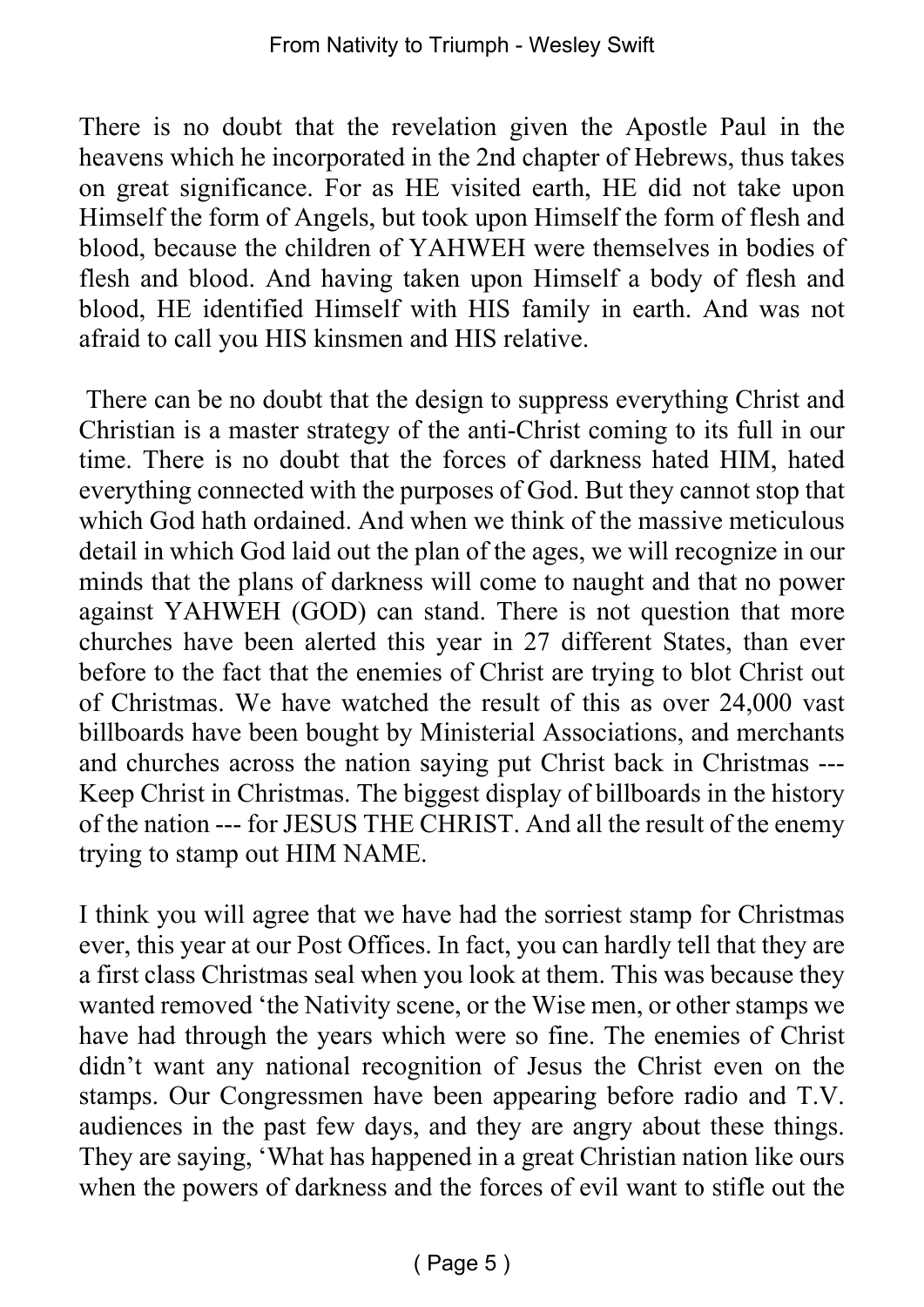name of Jesus the Christ. When we are at this time celebrating the Birth of Christ, here in this Christian nation of America, the powers of darkness are trying to suppress the very name of Christ from this day, when we are so happy, and when we make 'HIS NAME' the most important part of our celebration.

Again, I tell you that there comes a time when the powers of darkness in their war against the Kingdom go too far. And thus, this year has brought more Christians conditioned by this experience than ever before, in this vital keeping of the knowledge of Christ ALIVE, not only in Christmas, but in every facet of our national life. I think a new dedication will sweep America after the experiences of this season, to make sure that no power shall ever blot Christ out of our thinking in these United States, or out of our national life either. Whether is be in the Chaplain in his prayers before the Congress, or whether it be in the Supreme Court, or whether we find ourselves as in the past, turning to prayer. I think you are going to discover that this fight will take on significance and the best thing the enemy can do is to withdraw.

I point out that one of the unique things I heard the other day was in the extra facet of the news as it came on. It was that from over areas of our nation, men were standing and saying, 'Let's put Christ back in Christmas.' And then I knew that the enemy was crying for fear.

Now, listen. We think of this situation and we see these facts challenging the people of our nation. We find them at last forced to recognize that the design to place a substitute for Christ in this one of the MOST important of holidays for our race and church, is not only not going to work, in fact, it will boomerang.

So far, has this in the signs of the times and the measures, had impact, that from across the nation this Christmas, there has been shown to be 50% less buying and trading with the merchants of Babylon than at any time in history. As we think upon the importance of this day, we may say this because this is 'Our Day.' This day doesn't belong unto China. It does not belong to Africa. It belongs to the great nations of the Western White Christian world. You might say, 'How can we say this?' We have the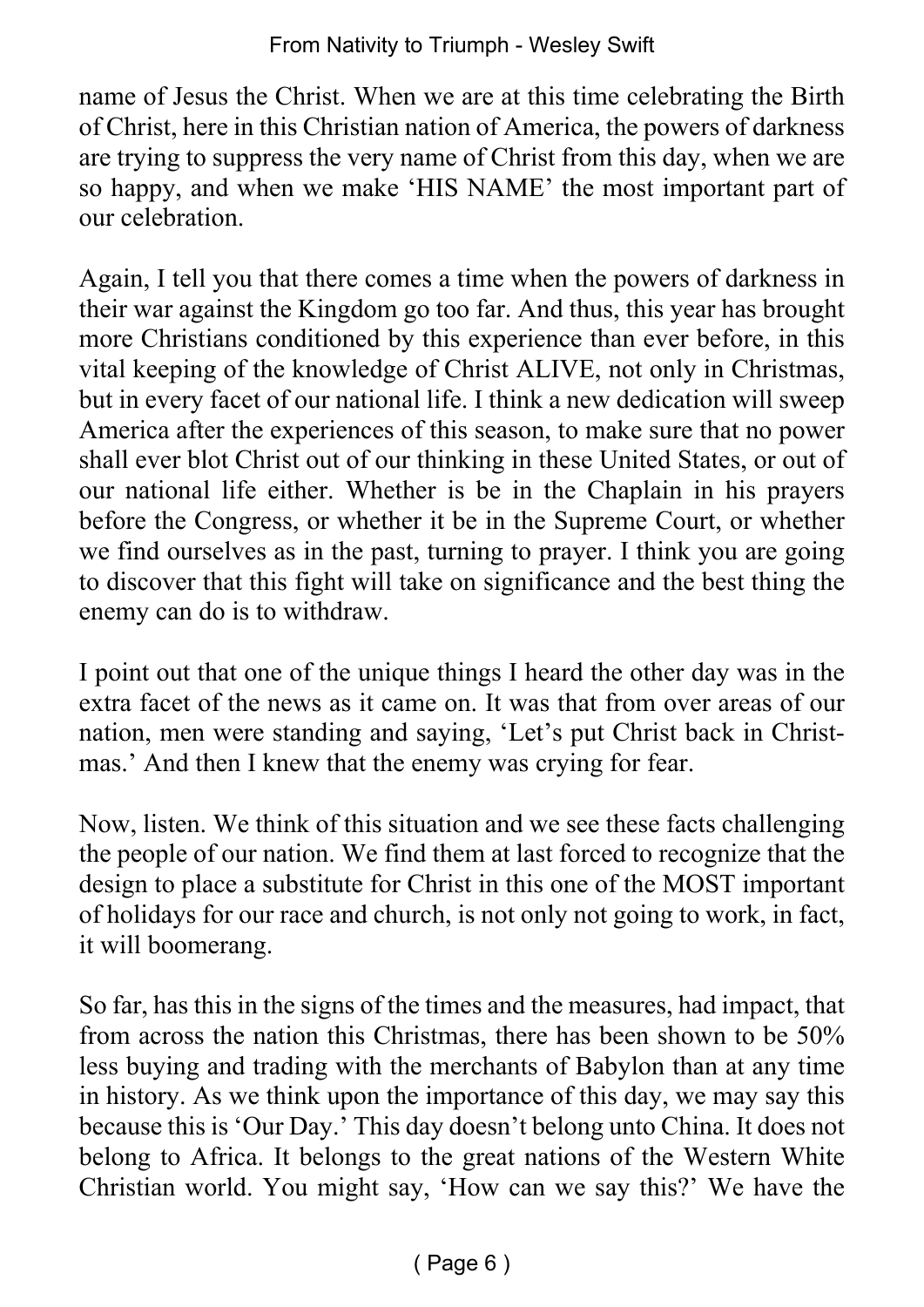authority of God to say this. And thus, we turn unto the book of Isaiah 9:6, and we read these words:-- 'Unto us a child is born, unto us a son is given, and the government shall be upon HIS shoulders. HIS name shall be called Wonderful, counsellor, the Mighty God, the Everlasting Father, the Prince of Peace.' Of the increase of HIS government and Peace, there shall be no end. Upon the throne of David to establish it and order it. And establish it with Justice henceforth and forever. And the zeal of YAH-WEH shall perform this.

If you could reach back into the endless yesterdays, and roll back millions of years, you would be startled to remember that you had witnessed one of the greatest spectacles in time and history. When you watched the sudden burst of Glory like a new Nova, or a sun exploding. And its particles hurled out to form in the shaping pattern of your Father's plan of a new Solar system.

And each of you shouted for joy. And the Morning Stars, as the Archangels were known, sang together because our Father, in the ancient pattern of creation, had just rolled forth the spectacle of a new solar system. And then you can turn to the book of Job and it tells you that, we, the children of God, shouted for joy. Its colour, its spectacle is another one of the patterns of its majesty that one could observe as YAHWEH creates and moulds in the endless patterns of eternity. But if we were then to step up from that day in the millions of years of yesterday, to the courses of events which were to follow, we would have also have remembered another scene which we might have beheld.

It might not have appeared so important to us in the midst of all those things we had beheld in the Universe, but we would have noticed a new promise reaching across the sky. It was coming up from far below the Southern Cross. It was headed out into the east. And if we had noticed our sign, then it was some 248,000 years ago that we beheld it. But we would not have paid too much attention as to what our Father was doing at that time. We may not have thought too much about it at that moment, except to admire it. But in the great timetable of YAHWEH, HE was starting a sign in the heavens for a future date. And this comet which was referred to by Enoch as 'the Sword of the LORD,' for this is how comets are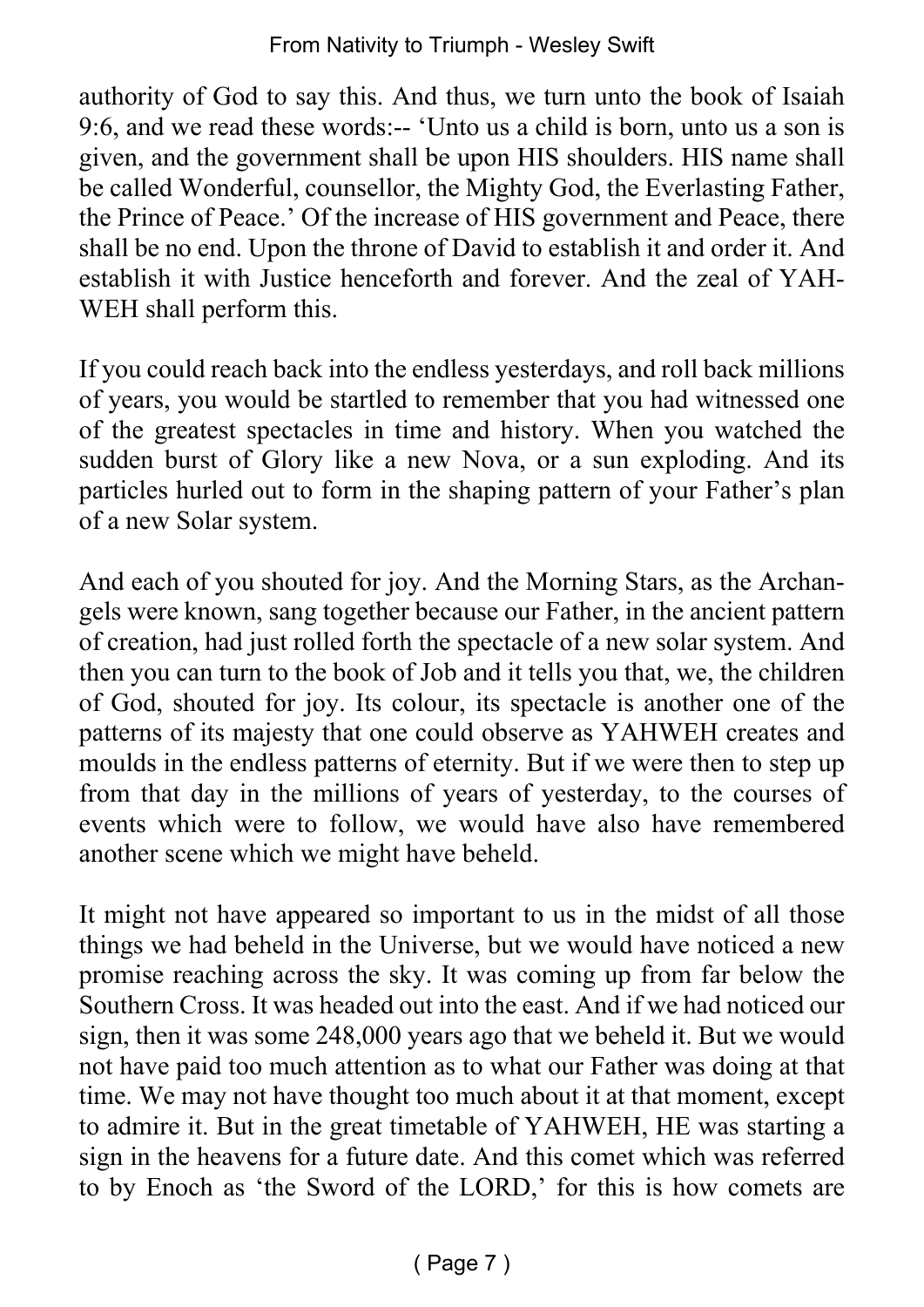referred to as they sweep across the sky with their great tails, and blazing heads, but this 'sword of the LORD,' was established in the program of our Father. It came out of the areas of the Southern Cross and headed out to the east to the tail of Hydra and on. It circled for 124,000 years, then started its trek backwards. And if we had been watching 124,000 years ago, we would have noticed that it was weaving its way toward the head of Aquila, the great constellation of the Eagle, with un-erring spread as it moved across the sky again, a great shimmering comet of Glory.

And the if we were to drop back in our remembrance now to some 7000 years ago, we would have discovered that there was a prophet of God who was to be informed concerning what our Father was to do 248,000 years ago. In the significance of these events, we would therefore remember other things which had been told to us. As to how we had stood in HIS presence, children of HIS Spirit, before even this cosmic order was framed. How HE had told us about the rebellion of an Archangel which would sweep the Universe and how HE had even prepared this earth and this solar system which is now being forced in order that this spectacle would be consummated here. And triumph over the darkness for all times would take place here.

HE told us how we, HIS Children, would dwell in earth, how our names were written in HIS Eternal Lambs Book of Life. And that HE, Himself, would have to come to make atonement for areas of mistakes that we would make. But out of these situations, we would emerge powerful and triumphant children dwelling even in a physical world embodied in flesh to build a Kingdom which would never be destroyed. Time was to go on until we were also to behold the spectacle of such a rebellion as the great and mighty struggles in the sky took place between an Archangel now fallen, and our Eternal Father, until that hour when we ourselves, as individuals, in this generation now find ourselves emerging into earth, coming by route of birth.

Everyone you know in all the Universe has come to earth by route of birth, or been born here from past creations. Everyone of you have known that this is how you entered here. And this is also the process as to how the children of God from heavenly orders were born into a physical world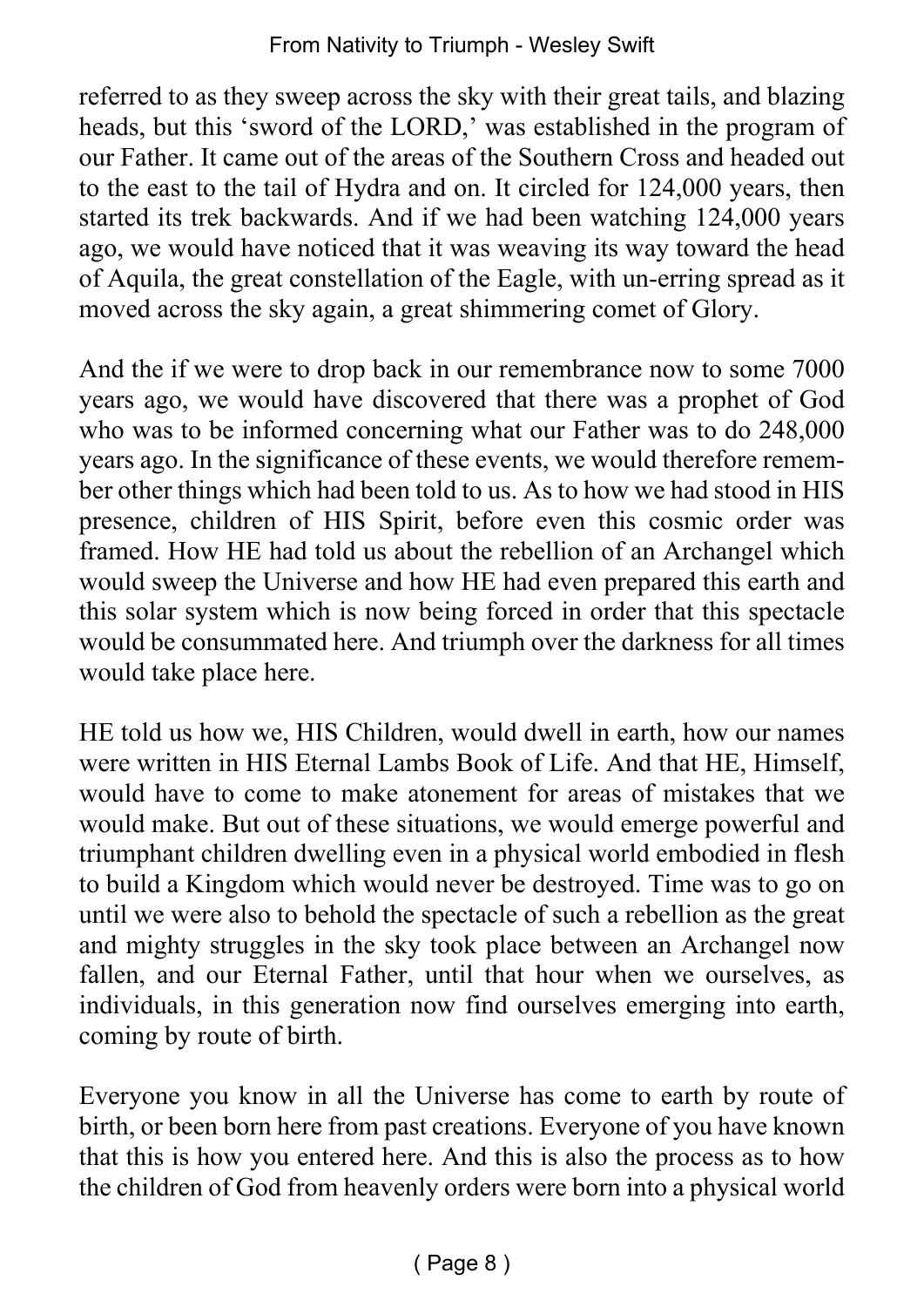of the Adamic race. Thus, it is that we arrived upon the scene of spectacle as we go backward in our history to the patterns of record as to what had taken place.

5000 years before the Christ, a man named Enoch was carried by Divine direction into the very heavens in the great transportation systems of YAHWEH'S heavens, and there Angels ushered him into the presence of the Father. And to his remembrance, was brought back those things his Father had said. And he was told of certain things which would transpire. How men would know that the hour had come when the promise which God had made to our Adamic forefathers --- that the very seed of the woman our of this race, would bruise the serpents head, and evil and the Dragon would be broken.

Thus, this man, Enoch, was told how the measures would be understood. How men would know the time had come. How they could understand that the visitation of YAHWEH was close at hand. And with the measures of this wisdom, we became studiers of the sky and the panorama of the heavens. Savants emerged from our race. And like this mighty Enoch, who had built the city of On, and who was joined with Job and others in the setting up of the great Temple of Zendera, in ancient Egypt, where all the procession of the Equinox and the measures of the sky were shown.

Thus, it is that Savants from our race who had gone out were aware of these ancient truths. Even in the days of Seth, there was a knowledge concerning these mysteries and the wisdom which was carried out. And later the wisdom of Enoch was carried to wherever the sons of Seth had gone. Our prophetic forbearers who had come as Aryans into ancient India had brought the message of Khrishna. That the day would come when Messiah (YAHWEH-YAHSHUA) would come to dwell in the earth. They also established observatories high up in the Himalayas and over in the areas of Persia as well, as they learned the measure.

And they looked into the sky for this measure. They studied the procession of the Equinox, the movement of the constellations, the signs that would bear testimony that the God of earth was going to be born. And they set what was known as 'Do-rings' there in Persia --- a great circular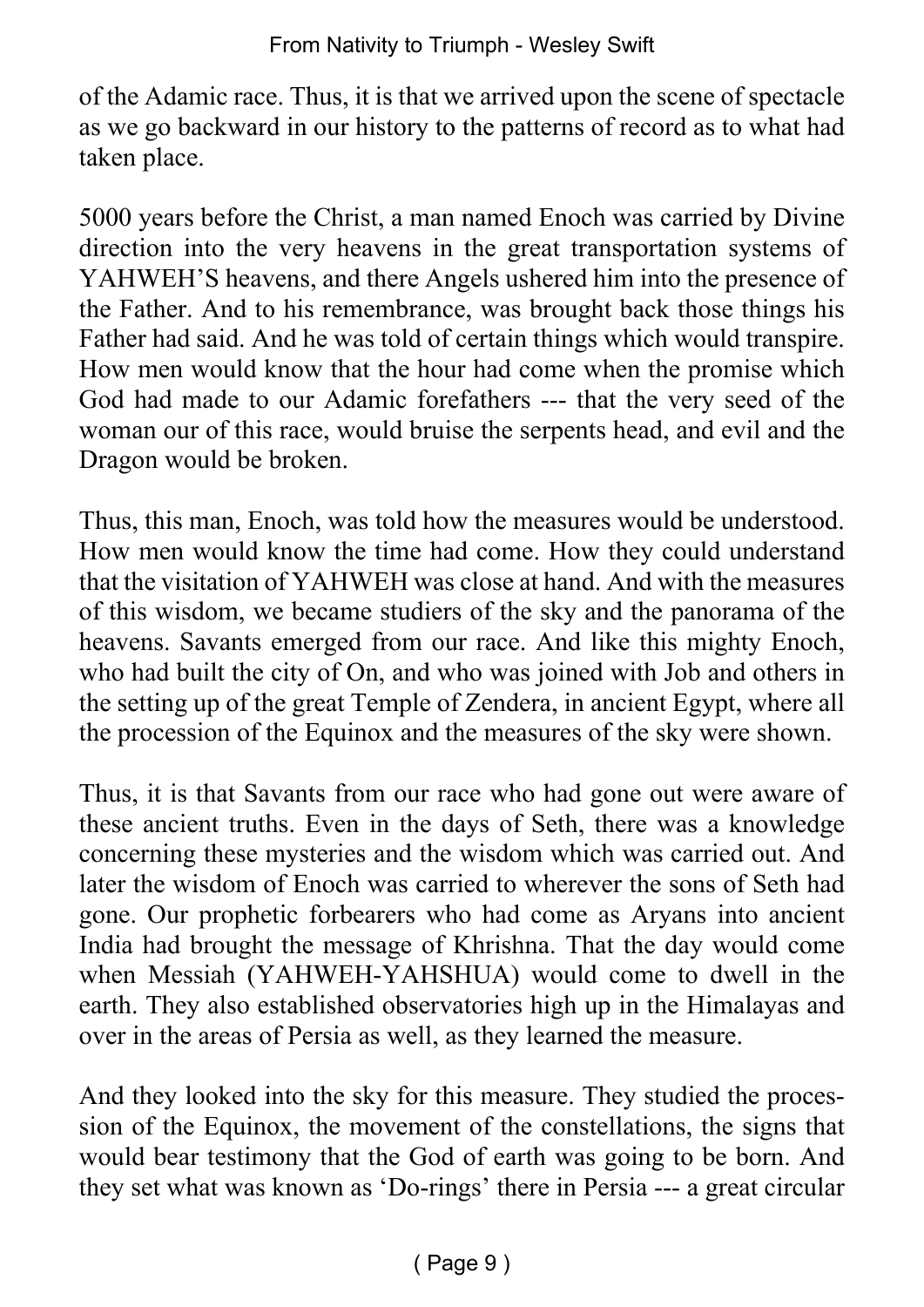measuring ring of stones. And these great 'do-rings' of measure were set so properly and by such measures that through these sighting stones, they could measure across the sky. And they could observe anything that could be measured by these alignment patterns in this great ring of stone. Others of our ancient forefathers had migrated into Europe and had early--long before the establishment of our nation as Anglo-Saxons, had in the ancient days of the coming of the Picts, set out at Avebury in Britain another great circle of stones which today we call Stonehenge.

And these sighting grooves were set to measure the progression of the stars thru the sky, the movement of the planets, and the ability to chart the course by accurate measure, of any comet which might move across the sky. And thus, here again from these ancient sights and from other areas of observation, from Egypt, from Persia, from the Himalayas, from Britain, these wise men of our race all thru those early years, were studying the sky. How long did they study the sky? They studied it for 5000 years. In their mystery schools, and thru the history of this race, they had Savants whose eyes were on the heavens. They were waiting, watching for the sign, for the hour of the embodiment of YAHWEH among men.

People may laugh at this, but we have the evidence that this is true because the Wise men, the Magi or our race, said, 'We have seen HIS star in the East and have come to worship HIM.' How did they know this was HIS star? What caused them to recognize that 'this Star,' this great spectacle which had drawn them for two solid years as they now watched the movement of this Star from the head of Aquila, to the head of Virgo? And where as from the perspective of earth, from earth alone, it would thus be visible, would have this significance.

Thus, they watched for these two years as it moves across the intervening space, because of the relationship of this sign to earth, and to these constellations. As they saw this star now moving toward the head of Virgo, they were on their trek, moving to the areas of ancient Egypt. And here they would meet other wise men of your race. Then they would carry out their destiny which had been handed to them thru the years, which was to locate the spot of HIS birth. The spot for the birth of the KING OF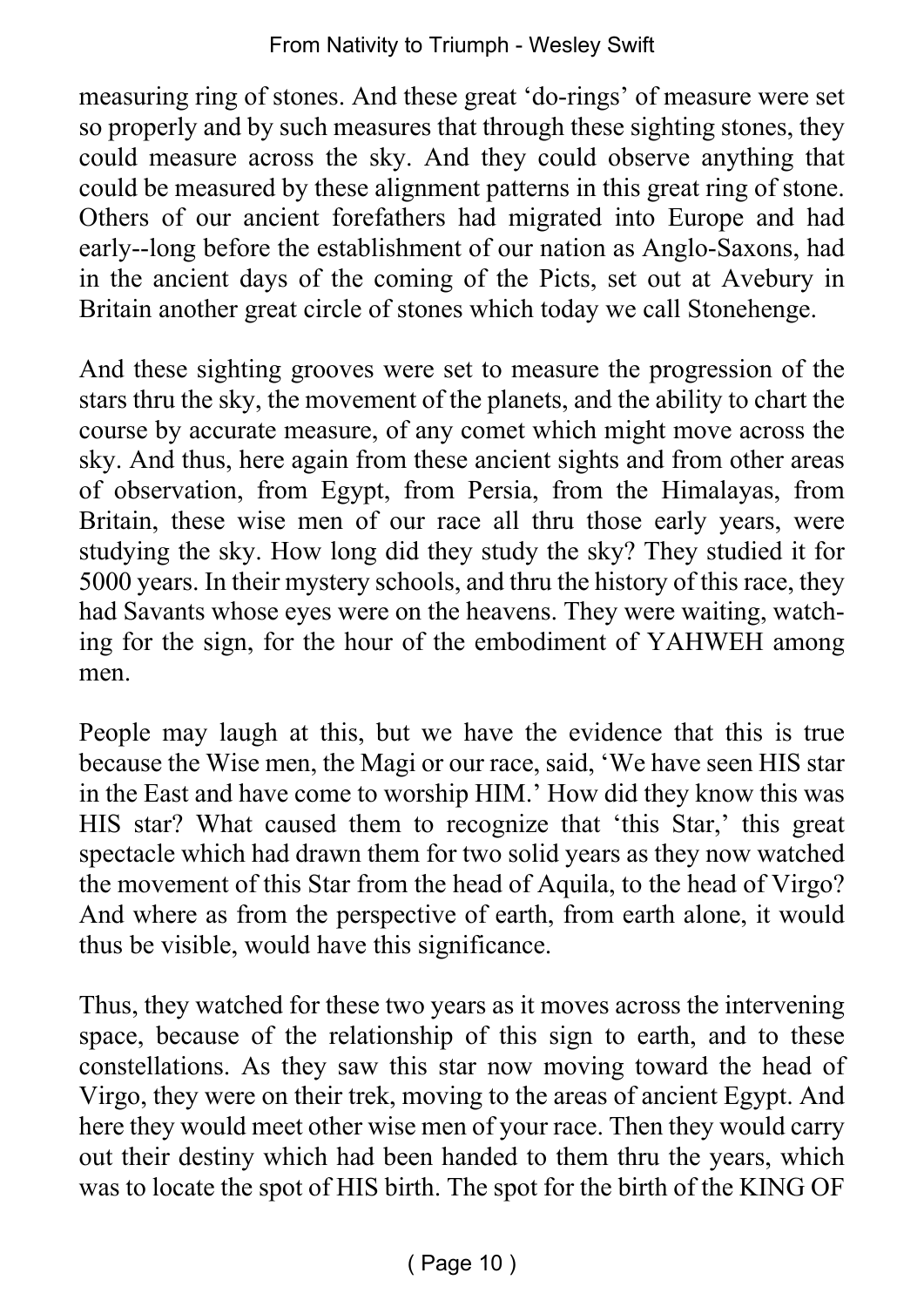#### From Nativity to Triumph - Wesley Swift

KINGS, AND THE LORD OF LORDS. I want you to think of the precision by which the Father started the pattern of a comet for this very purpose. I want you to remember that 5000 years before HIS birth in earth, HE told Enoch that the sign of HIS visitation to HIS sons and daughters --- to this race --- would be this great moving 'Sword of the LORD' which will move across the sky.

And this brilliant moving symbol shall move from the head of the Eagle to the head of Virgo. And it was understood in the pattern of the Star Bible, from the days of Enoch until the time of Noah, that the sign of Virgo in the heavens was the promise that 'a virgin shall conceive and bear a son.' It was left for Isaiah to record in the 7th chapter: 'Unto us'--- Behold! I give you a sign which the House of Israel can understand. 'A virgin shall conceive and bear a son, and thou shall call HIS name Emmanuel.' This was not the name of the son, for the Angel Gabriel was to tell Mary, 'Hail Mary, blessed art thou among women, for YAHWEH hath looked upon you with favour, and you shall bear a son, and shall call HIS name YAHSHUA.'

 And in this declaration, Mary was told that the fruit of her womb would be the Holy Spirit, and this child she would produce would be the very body of God. In the majesty of these prophecies, in the prophecy of Isaiah, comes this instruction: 'Thou shall call this YAHSHUA --- YAH-WEH with us.' This is what Emmanuel means. It is not a name, it is a statement --- 'YAHWEH (God) with us.'

And thus, what Isaiah had been told to proclaim. Then Enoch had been told as he stood in the presence of the Father, and thus your race watched for this sign. And they watched for this measure. And it came on time. And they beheld it for they had followed the measure according to its course. There can be no doubt about the significance of such measures and the realization that it took 248,000 years. --- It was about 124,000 years of measure going out and then coming in. But the extent of this great circle was known to the Father. Our wise men and forefathers only watched the last of this lap. And then it crossed from the head of Aquila to Virgo. But they knew what they were looking for throughout those 5000 years.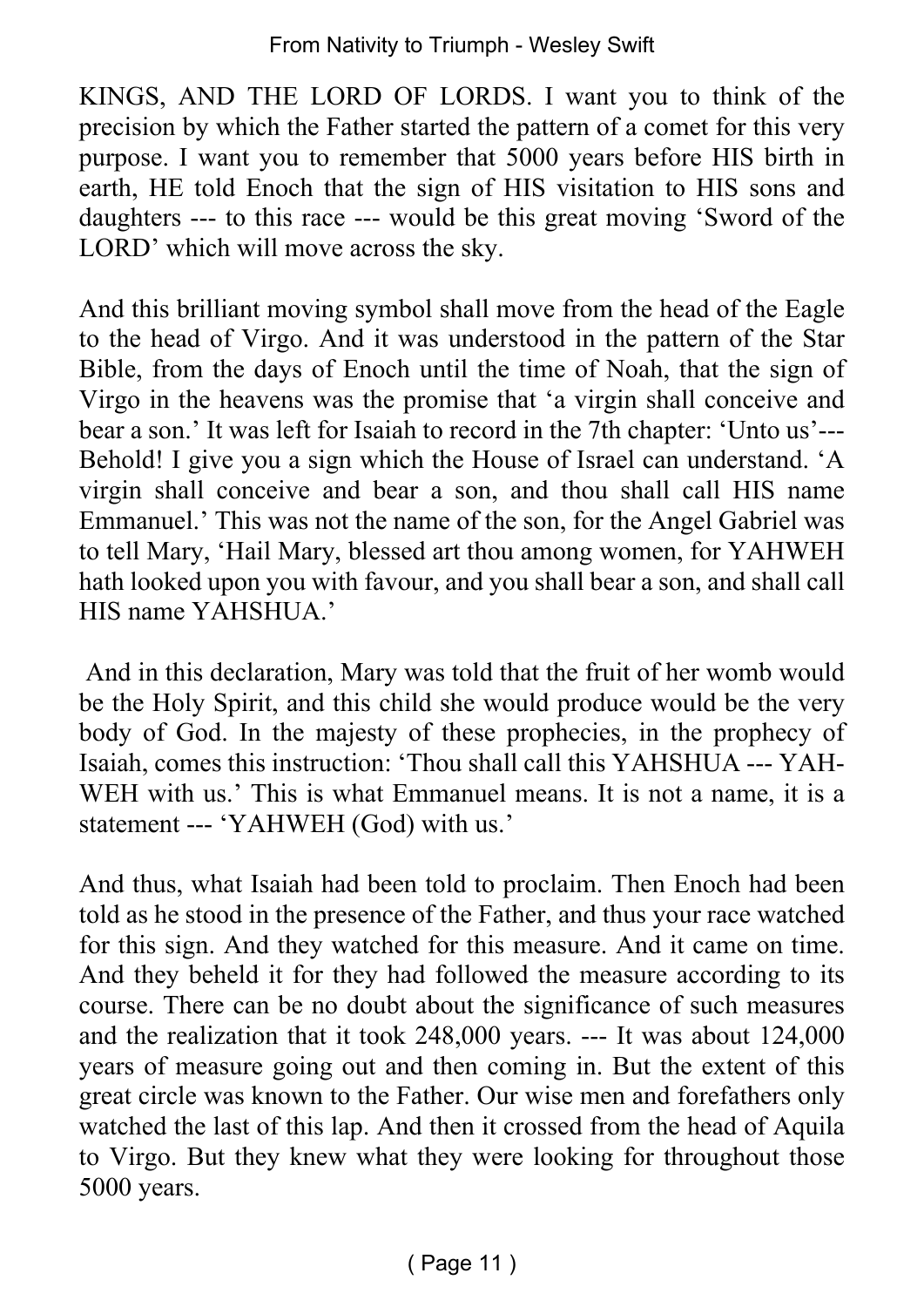Thus, you realize that YAHWEH operates in such vast details that HE starts things in motion before those that are HIS household can meditate upon them. HE knows what HE is going to do because HE is sovereign God, Master of the Universe, and always moves with precision and such accuracy. Some may say, 'But of course this could not be tied in accurately with this time.' But, my friends, let me tell you that out of the Savants of this house of Enoch, and those associated with Job, in those days, they built a mighty altar and pillar to the LORD of HOSTS in the land of Egypt.

And they set in stone, as they were moved by HIS guidance, the very accuracy of the time of HIS Birth. And thus, it is that it can be measured to this day in that Great Pyramid of Giza. And there is to this hour, this measure of the time of HIS birth. And astronomically in the signs of the Temple of Zendera, it had been also inscribed. So our forbearers measured the stars and the time with accuracy which became quite clear. Wise men standing in the court of Herod, king of the Jews, said they had come to the palace searching for HE who is born KING today in this land. They were looking for the KING of Israel, none else.

But Herod, king of the Jews, said, 'I do not know anything about this matter.' But he called for the scribes, those students of scriptures to come and tell him if there was anything to this story which these powerful visitors, these important people had declared. These men hid the visas of the Roman Empire and as Savants, although strangers would have protection even in Herod's court.

At this point, I would remind you that there was not an Israelite in the land of Judah and Benjamin who did know of the prophecies of Messiah. There was not one single family that did not have the expectation and hope that in Bethlehem of Judea would be born 'the Embodiment of YAHWEH,' as Messiah. There was not a girl in all the House of Judah, dwelling in the land of Palestine who had not hoped that she would be the chosen vessel who would bear the body of God.

Of course, in this instance, it just proved that Herod and the Jews knew nothing about the Messiahship, or nothing about the scriptures. For they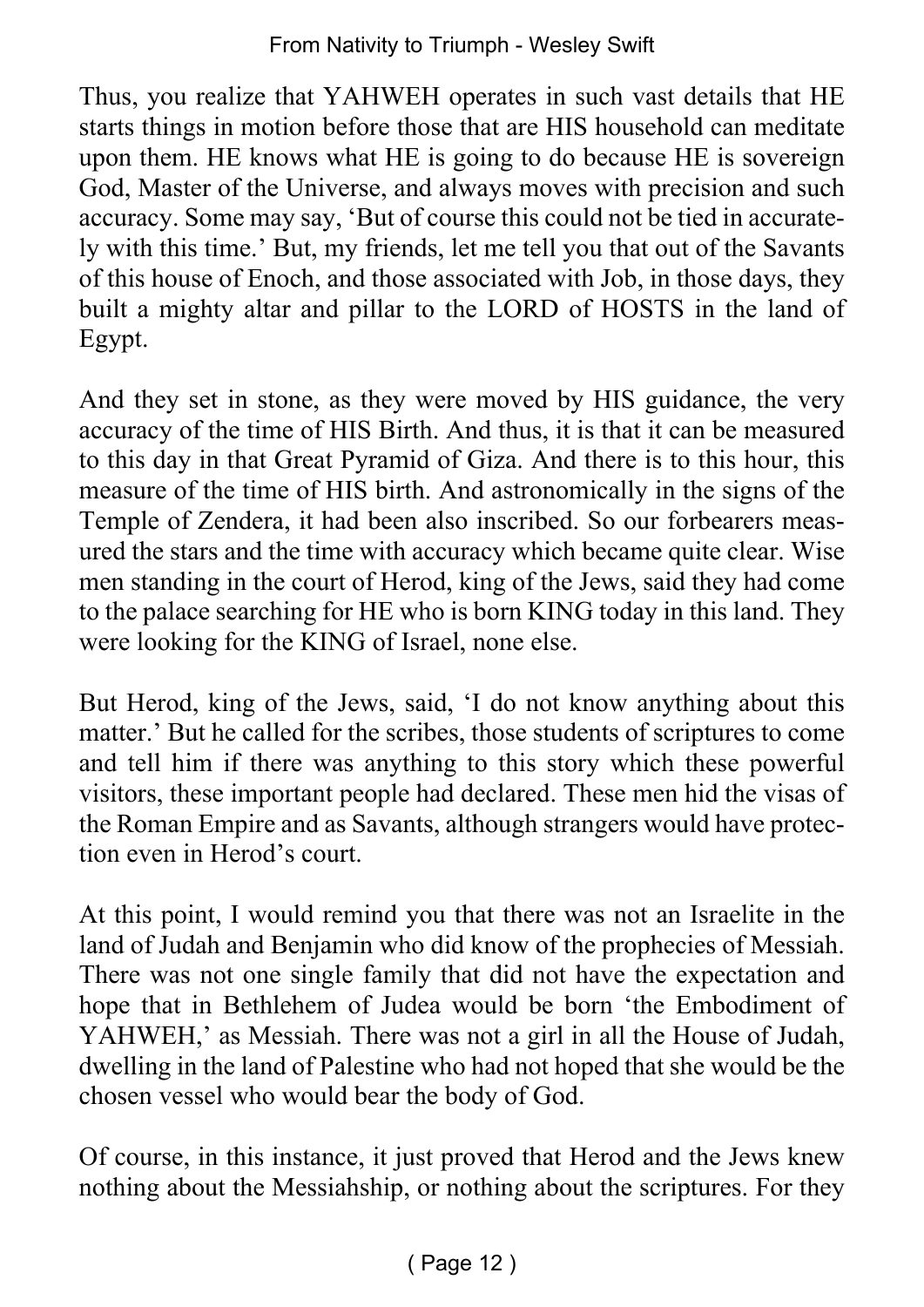had no part nor lot in this matter. But the Scribes said, 'Yes, it is written in the scriptures that there will be ONE embodiment of God which these people anticipate, and He will be born in the city of David, in Bethlehem.' So Herod turned to these Wise men and said, 'Yes, He is to be born in the city of David, go ye and worship HIM, and when ye find HIM, come and tell me so that I might also go and worship HIM.'

Now, there is always something about wise men. For them to have arrived here and to have observed this wisdom for so long, and possessed so much wisdom, for them to come back to this peculiar looking Jew and tell him where the Christ child lay, --- this you would not expect. For the Spirit of God moved upon them to make them know that this man could mean no good for this child. In fact, his total ignorance in this whole situation showed that he had no part nor lot in this matter. So these wise men made their journey to the city of Bethlehem and they did worship at the feet of Jesus. Each bore gifts from his area of the earth, of gold frankincense and myrrh. There was no doubt about the gold of ancient Ophir, for the gold which had been a part of the house of David.

It had been preserved through the years along with the various emblems and symbols of service of God in the Temples, and had been transplanted by Jeremiah to Ireland, to Scotland and to Wales. And some of these items are still in the possession of a nation which retains the ancient throne seat of the House of David. There is also no doubt as to the areas of the Himalayas where observatories were maintained, by our White prophetic forefathers, who left their impact upon the philosophies of Mongrel India. And it was from India that these wise men had brought the frankincense. For it came alone from India. Our forbearers had left their mark in ancient Egypt, for we had taught them of the Resurrection. And these forbearers were known as they dwelt in that land as the children of Osiris, the Ka or soul of Light, the children of the Resurrection.

Therefore, we taught them to embalm their bodies and to put them away until Resurrection day. And one of the patterns of ancient tradition was that one of the sons of Shem was to bear the body of Adam which was in the 'Cave of the treasuries' and was also take on the Ark --- to take it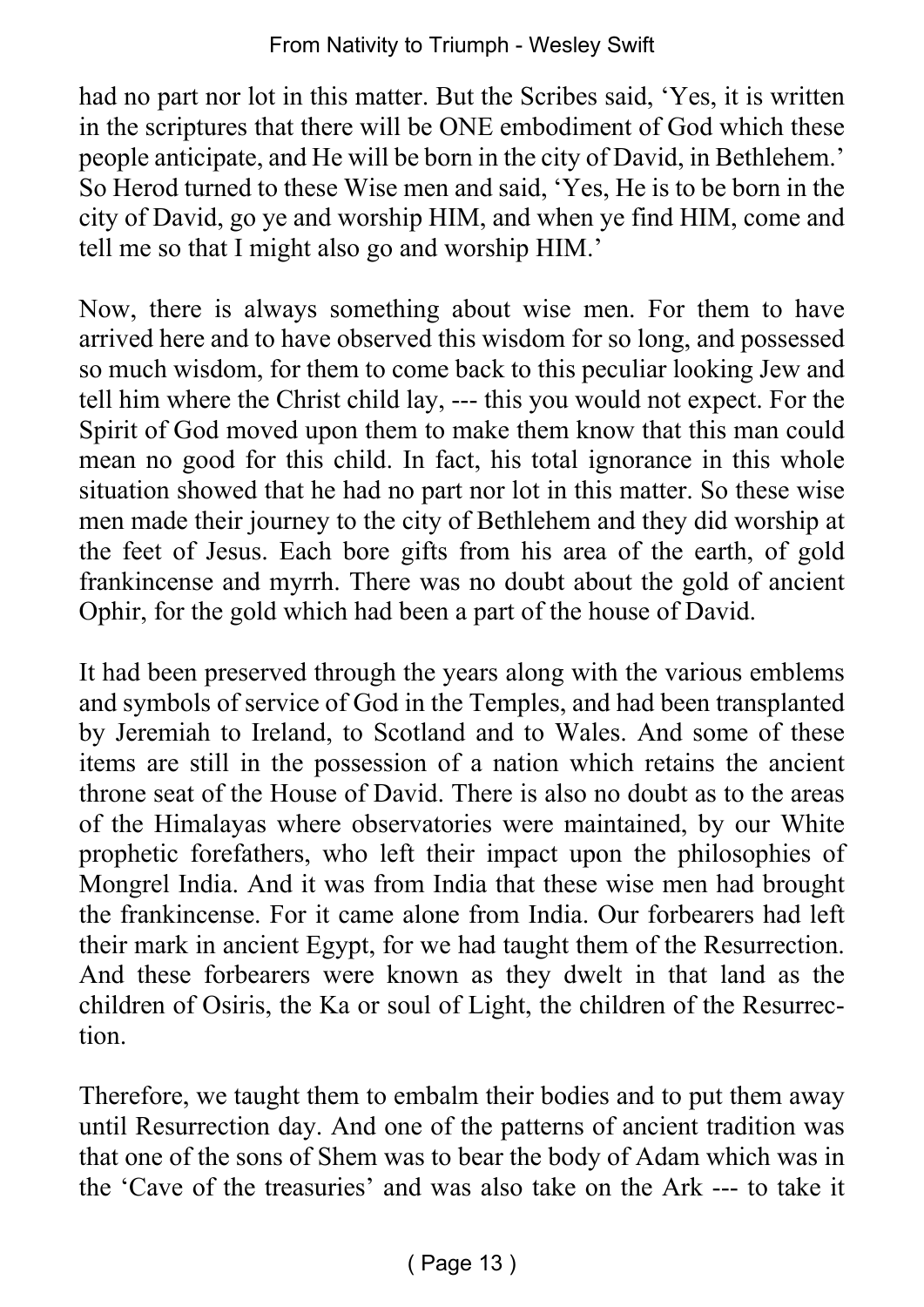down to Egypt and place it in the Sarcophagus (today it is empty) until Resurrection day, and to seal up the burial site. (The Pyramid) This tradition also refers to our race which is a part of its knowledge. Yes, there were these three wise men, but a fourth wise man as well. And he arrived late. This knowledge has been immortalized in tradition and record, although was known in the days of the early church and talked about many times. But the fourth wise man hastened also to carry out his responsibility in this matter. He brought with him the great Robe, woven with great beauty, with its colour of royal purple and scarlet lining. It was set with jewels and beautiful pearls, and it was for this KING OF KINGS AND LORD OF LORDS, when HIS coronation day might come.

The fourth wise man might have been very much disturbed because all along his route was the misfortune of life. He came upon a man who had fallen upon thieves and he had to stop and assist this person. He came upon another person who was hungry and starving. And he paused to prepare food to give him strength. He came upon other people who with their needs, delayed him. And all these delays must have worked on the patience of this Wise man who had spent so many years in study and survey. And he wanted so to present his gift at the birthplace of the KING to be used in HIS day of Destiny at HIS coronation. But when he arrived, at the Temple of Zendera, he was told that the other wise men had already proceeded him. That they had all gone to Palestine where they had all agreed would be the place for the birth of the KING OF KINGS.

Thus this fourth Wise man arrived at the court of Herod. But now he saw in this courtyard, armed men standing --- 1000 of them at ready. And Herod was almost insulting to this royal scientific visitor. And when he heard again this question, 'where is HE to be born in Judea, this KING OF KINGS AND LORD OF LORDS, --- THE VERY GOD,'--- Herod exploded, 'Three companions of thee have already been in this court asking where to find HIM, and they were to return and tell us where to find HIM. But now we go ourselves to find them also.' Seeing the anger and the strangeness of this hour, with these mounted Jews here under the command of the king of the Jews, the fourth Wise man picked up the words, 'to Bethlehem, it was that Herod was going to ride. Thus, mounting his racing camel, the fourth Wise man and his companions went at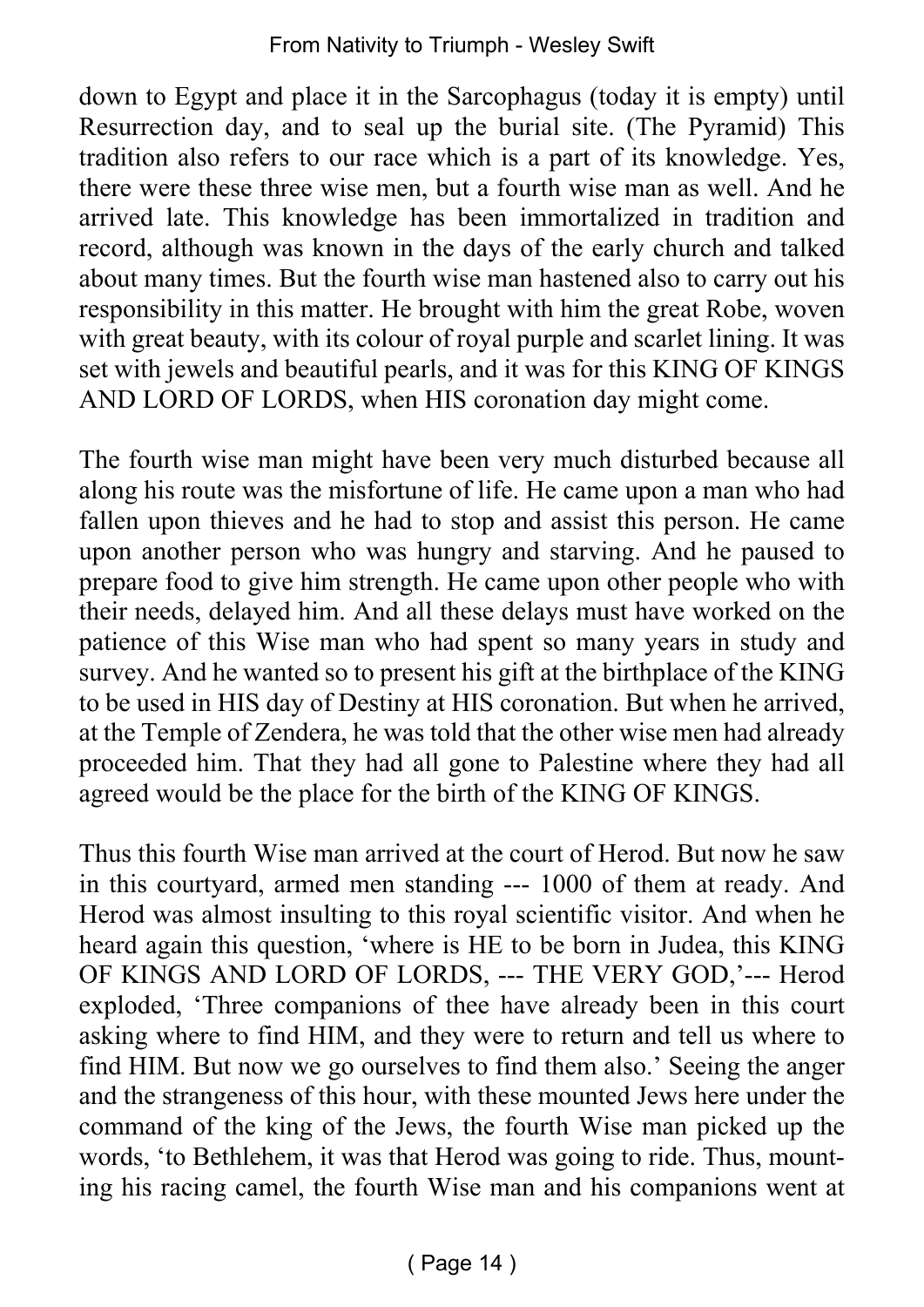high speed to the city of Bethlehem. It was too late for this fourth Wise man to offer his gift before the manger, wherein this body of God had lain, for as he approached, there was no manger, no light in the sky above the manger, nothing of any significance was seen. He hastened to the Temple, for surely here at the Temple someone would know when the little KING had been born and where HE was. Here at the Temple was Zachariah and his wife Elizabeth, the cousin of Mary, who just six months before, had given birth to a baby boy, and his name was John. An Angel had told Zachariah what the name of this child should be, told him that this one was to come in the very spirit of Elijah, was the Messenger to prepare the way for the LORD and this was John the Baptist.

If you will remember, both Mary and Elizabeth had confided together about these mysteries of Divine revelation. For one was bearing the Messenger for the preparing of the way of the KING, the other was to give birth to the KING OF KINGS. It is to be understood then that when Jesus talked about John the Baptist, HE said, 'Never has there a man born of woman greater than this one.' For when this one was born the spirit of Elijah filled him and the consciousness of Elijah from heavenly dimensions had come to earth to bear witness of this KING OF KINGS AND LORD OF LORDS. There was not much time now, for events were to follow as the soldiers of Herod hit the city of Bethlehem.

And though this man child born in this community a few days before was the KING OF KINGS AND LORD OF LORDS, was know as the Prince of Peace, still there was no peace this night for the city of Bethlehem. Because of their hatred against God today, in our nation as they try to wipe HIS name out of our nation, their hatred against this visitation of YAHWEH as the MESSIAH, called for the death of all the babes of Bethlehem, this city of David. Thus, the prophecy was fulfilled: 'Rachel crying for her children.' In the hour which should have brought the greatest joy in the history of our race, there came grief to that city because of the power of Jewry seeking to destroy the power of Messiah at the hour of HIS birth.

This stately visitor heard the clash of arms and the screams of the women as they watched their children being massacred by the enemy of the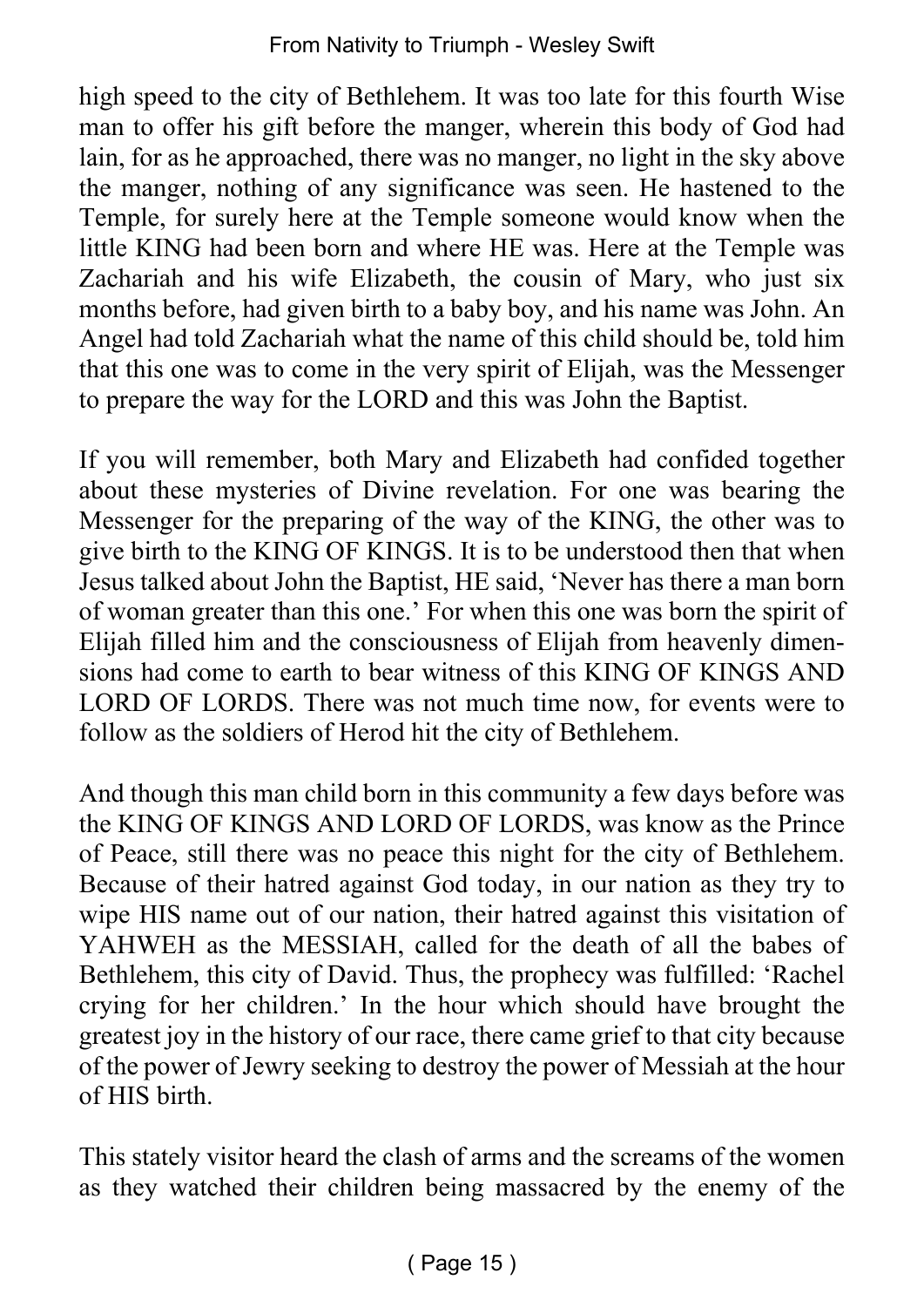Kingdom. Quickly, the fourth Wise man put on this great Robe he had brought for the coronation of Messiah, the KING, and he reached down into the cradle and picked up John the Baptist and folded this babe into his arms under this great Robe. Soon the soldiers of Herod were at the door, and they went thru the quarters of the Priests, and could see that there had been a child in these quarters and they demanded as to where they could find this child. As this royal stranger who they dare not touch stood there, his companions stood outside the Temple and neither would have anything to do with these men. But a Captain, searching for the child, moved close to the Wise man and asked, 'where is this child?' Thus taking a beautiful pearl from the pocket of the Robe, the Wise man said, 'Take this gift and leave, for there is no child to be seen here.'

The providence of time and of measure also wrought its purpose. Impatient the he might have been, for he had thought to see the face of the new born KING, a great gratification must now have descended over the heart of this fourth Wise man, who had been delayed by purpose, --- yet arrived ON TIME that he might spare this messenger of the KING, whose task as John the Baptist, was to move out of the wilderness with his testimony as he grew up, saying, 'Prepare ye the way of the LORD, make the way straight.' Thus, his declaration was to fulfil his mighty destiny.

The significance of this event was again that the measurements of the sky were accurate---the events came to pass. For among those things told unto Enoch was that two great wanderers (planets) would be in the sky, one recognized as the sign of the Eternal Father, the other as the sign of the enemy. They were to come together in this sign. Three times during the pregnancy of the woman who shall bring forth this child, shall this sign take place, thus, you shall know of the proximity of birth.

Now, the wanderers were the names given to the planets. The great planet symbolizing Lucifer was this planet, Saturn in the sky. And Jupiter was known as the symbol of the Eternal YAHWEH, whose administering spirits were symbolized as the tiny little moons which surround the great planet Jupiter. Thus, the ancients knew that the conjunction between Saturn and Jupiter was a sign of the powers of YAHWEH and the powers of darkness in conflict. Yes, and as these wise men looked at the sky that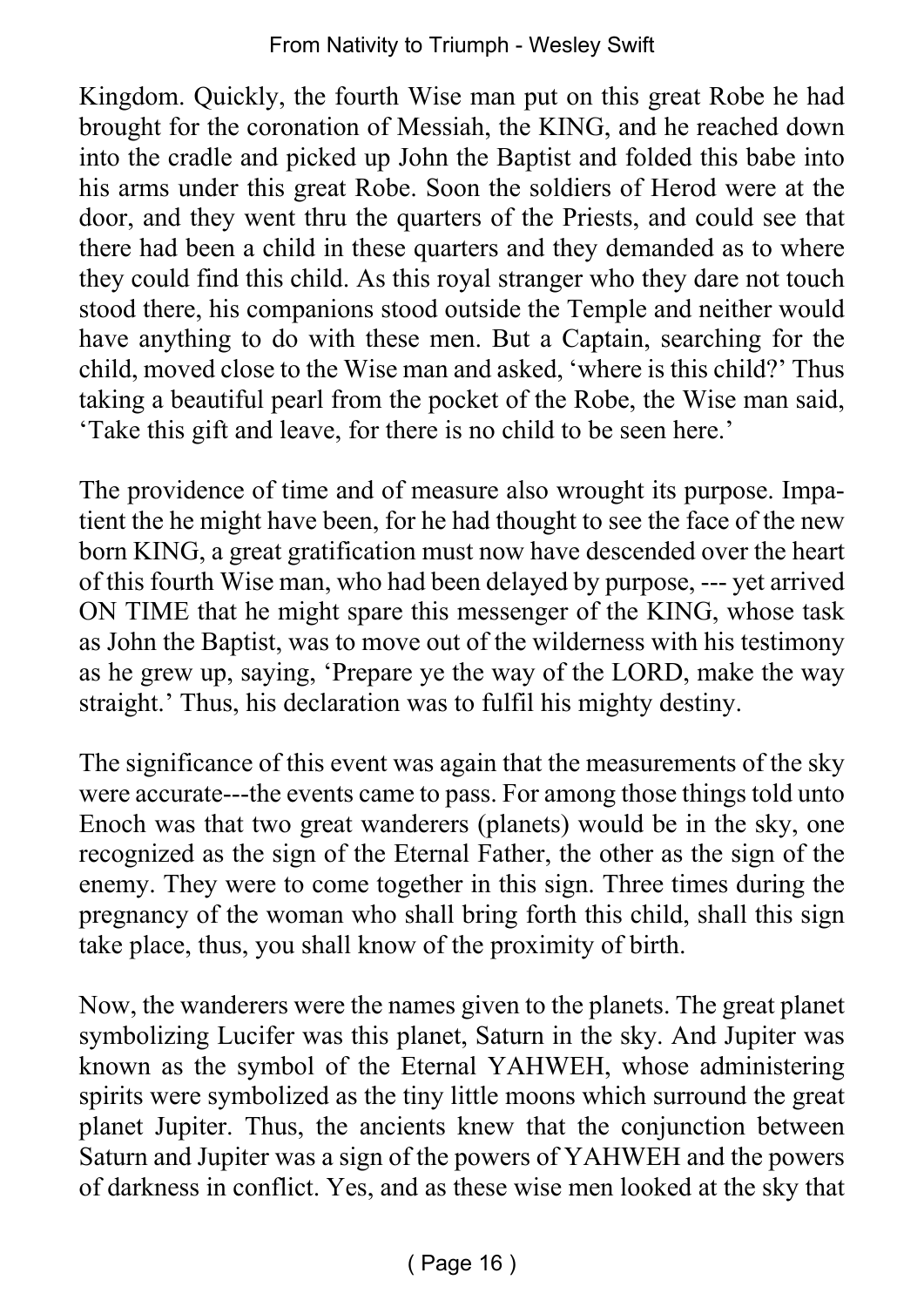year those two planets had made their conjunctions, they knew that 'the time' had come.

In the years which were to follow, the ministry of YAHWEH-YAHSH-UA moved among us with all of its mysteries to unfold. The power of HIS miracle force were to open the eyes of the blind, unstop deaf ears, still the wind and the waves, until those who had the capacity as sheep of HIS pasture could understand that they had been visited by the Great Shepherd. To understand that YAHWEH, Himself, had fulfilled HIS covenant and promise to our father Adam who was also HIS son, we can thus, understand that this was the miracle of YAHWEH. And as Peter was to say, 'Truly this was the MESSIAH, this was the Christ.' (The embodiment of YAHWEH as YAHSHUA). And the Christ was to say, 'Flesh and blood did not reveal this unto you, Peter.' It had to be spiritually discerned and understood.

Thus, in the course of the measure of this mystery, HE turned unto those, our kinsmen of yesterday, and said unto them, 'There is another thing ye must remember, and ye must behold.' And we read in the book of Matthew, as to what HE declared, 'As the lightening cometh out of the east and shineth unto the west, so also shall the coming of the son of man be.' They were to know as HE spoke that this son of man was HE --- Messiah. But there was a great day also far out in the distant tomorrows in which HE also would emerge out of the heavens coming in with HIS Elect from the four corners of the heavens.

The Archangels and the hosts of the mighty fleets of YAHWEH would enter into earth affairs, and HE told them that there would be signs and measures in the sky. And before such a day, there would be signs in the sun, moon, and there would be a darkening of the sun. And the moon would turn even as unto blood. Then you would see the sign of Man coming in the heavens. And in that day, the heathen shall mourn. But you have now moved into that climatic age. Remember now that this measure was also given unto Enoch. He was told even as he had been told concerning the day that Christ was to be born, that the mighty Triumph of the Day when YAHSHUA WOULD RETURN with the Hosts of Heaven to earth, would be preceded by the day when certain measures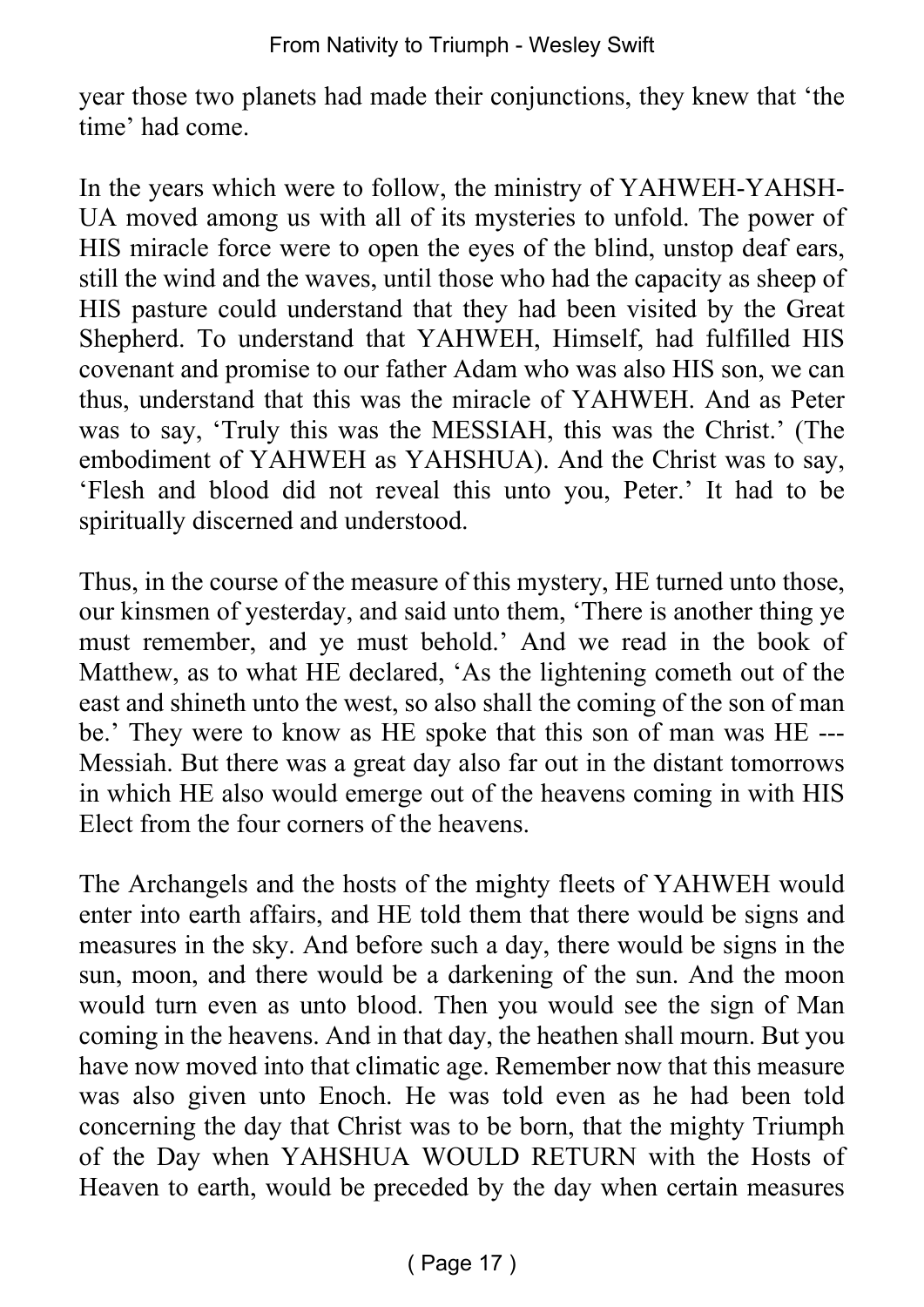would take place in the heavens. There would be elements dissolving in fervent heat darkening the sun and making the moon red. And then would come the sign in the heavens as the embodiment of God --- YAHSHUA would line up the wanderers in the sky in the sign of the Water Man of the heavens --- pouring out. We call this sign Aquarius. And thus the wanderers would line out across the heavens in a straight line across the divider of the Zodiacal cycle. This was taught in the yesterdays of our race, and the Savants had looked for the sign of the birth of Christ all thru their generation. And THEN THE SIGN CAME. They also knew that there was a testimony of a great triumphant power of a returning KING OD KINGS AND LORD OF LORDS which would follow long after HIS birth as a babe in earth.

No wonder then that as Jesus turned to HIS disciples that HE told them what was unveiled to Enoch, for Enoch was told that the embodiment of God would sweep into earth again, in majesty and beauty even like the Glory of the comet that swept the sky at the time of HIS birth. But this time, the burst of Glory would come as KING OF KINGS, AND LORD OF LORDS. Come into earth with all the hosts of heaven with HIM.

Again, what do the scriptures say? They tell us that there will be signs in the heavens, the sun darkened and the moon to give her light, and stars form the heaven are to fall. The powers of heaven to be shaken. Thus, toward the end of the 19th Century, the greatest of all meteorite showers came. It isn't actually stars which fall from heaven, although the symbolism of this was that fallen Angels --- fallen from heaven would be challenging the Kingdom of the earth. The symbol of the measure when now darkness would come to its fullness would start with the stars from the heavens. Advents and others understood this much of prophecy early back in the 19th Century, that the great meteorite shower would mark the reign of darkness, of these powers of evil for the latter day.

Yes, this we know. But when did the sun darken and the moon turn to blood? When did they do this as the elements were dissolving in fervent heat? Remember back in the early 60's when we exploded --- out near the Hawaiian Islands --- one of the most powerful nuclear explosive devices of all time. Those in the Hawaiian Islands at that time trembled at the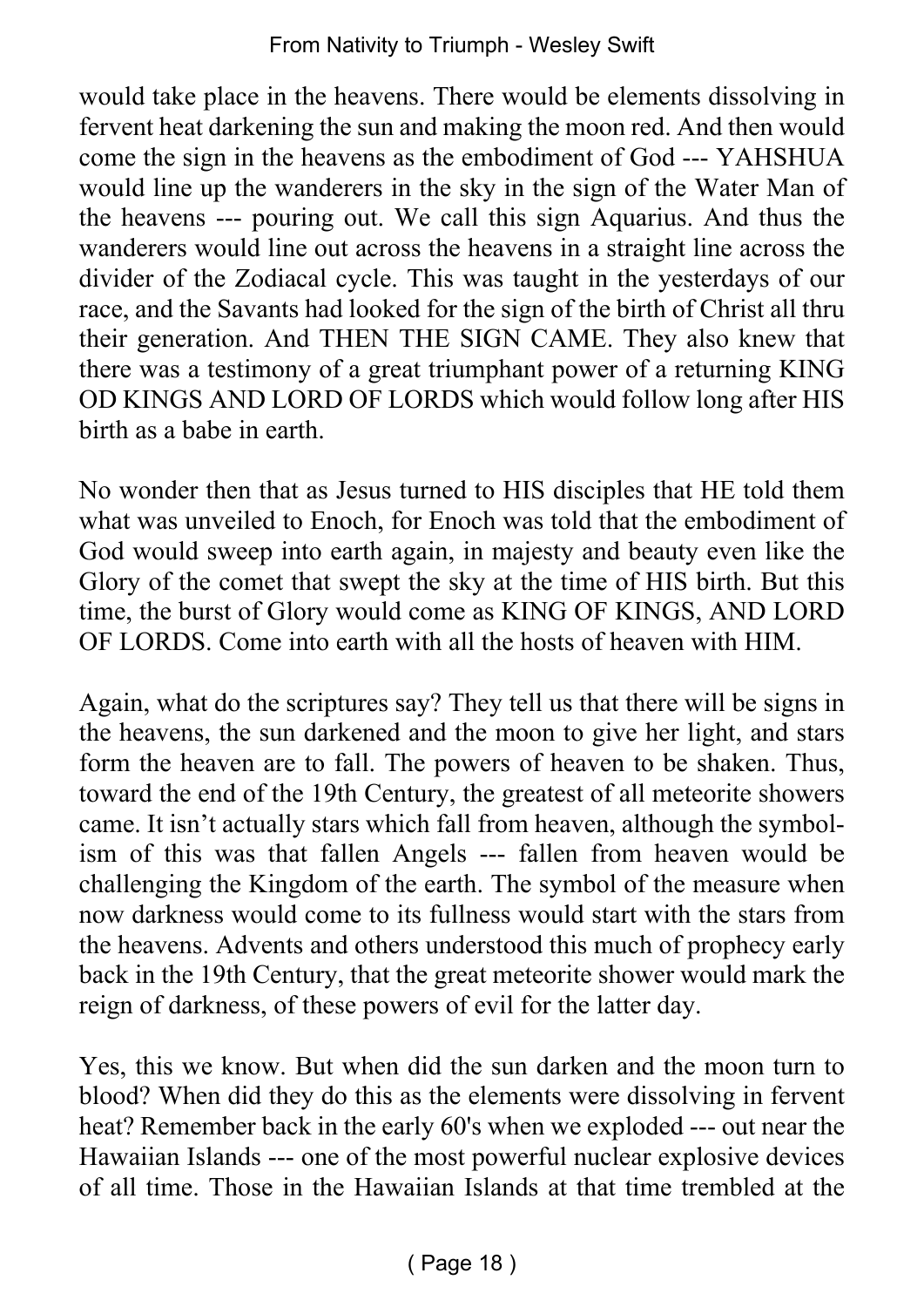spectacle of this strange phenomena, the play of electricity, and the colour of particles in disturbance, of dust and material of ionized water and mud which filled the sky. In fact, that sun in the midst of daytime, turned almost like a black orb. It was dull and dark and brought strange and peculiar reactions. Wave like bands of the Aurora Borealis with green and yellow and purplish hues struck fear to the heart of the observers as the result of that explosion and measure. And then as time moved to the darkening of the evening, the moon came out red as blood.

For three solid days over the areas of the Pacific, the moon was red as blood. Then in February of 1962, came this sign. The son of man in the heavens --- the alignment of the wanderers in the sign of Aquarius, exactly as had been told to Enoch 5000 years before Christ. And also exactly as Jesus had declared --- that after you behold the darkening of the sun and the moon turning to blood, then 'Ye shall see the sign of the Son of Man in the heavens.' It happened precisely, and in your time. And this was followed by the fact that the heathen would see the sign and they also would mourn.

Why? This mystery of the sign of the great KING OF KINGS with the overthrow of Lucifer's Kingdom, had been heralded from one end of the earth to the other by those of your race. When Savants of the Mystery Schools had made their prophetic announcements, they had told this was to happen. No wonder then that the newspapers in 1962 were filled with the events of that hour. They told how the people of India and other pagan countries said the end of the world has come, as they saw that sign in Aquarius. This was the sign for the end of a pagan world order and for a new order to be ushered in by the Glory of the presence of the FATHER.

Thus, I tell you that following this, you can look for what destiny hath ordained. You can look for new stars, new light, new signs in the sky. And always remember, that hurtling toward earth out of the constellation of Leo, is a dark mass. It reflects no light. It is moving with great speed. It eclipses once in a while certain planets in the sky, and observatories have noticed it. In the past few weeks, there has been much mention of the dark mass moving out of the sky, out of this constellation of Leo. Some have said, 'What is it? Without a doubt, it is a great astronomical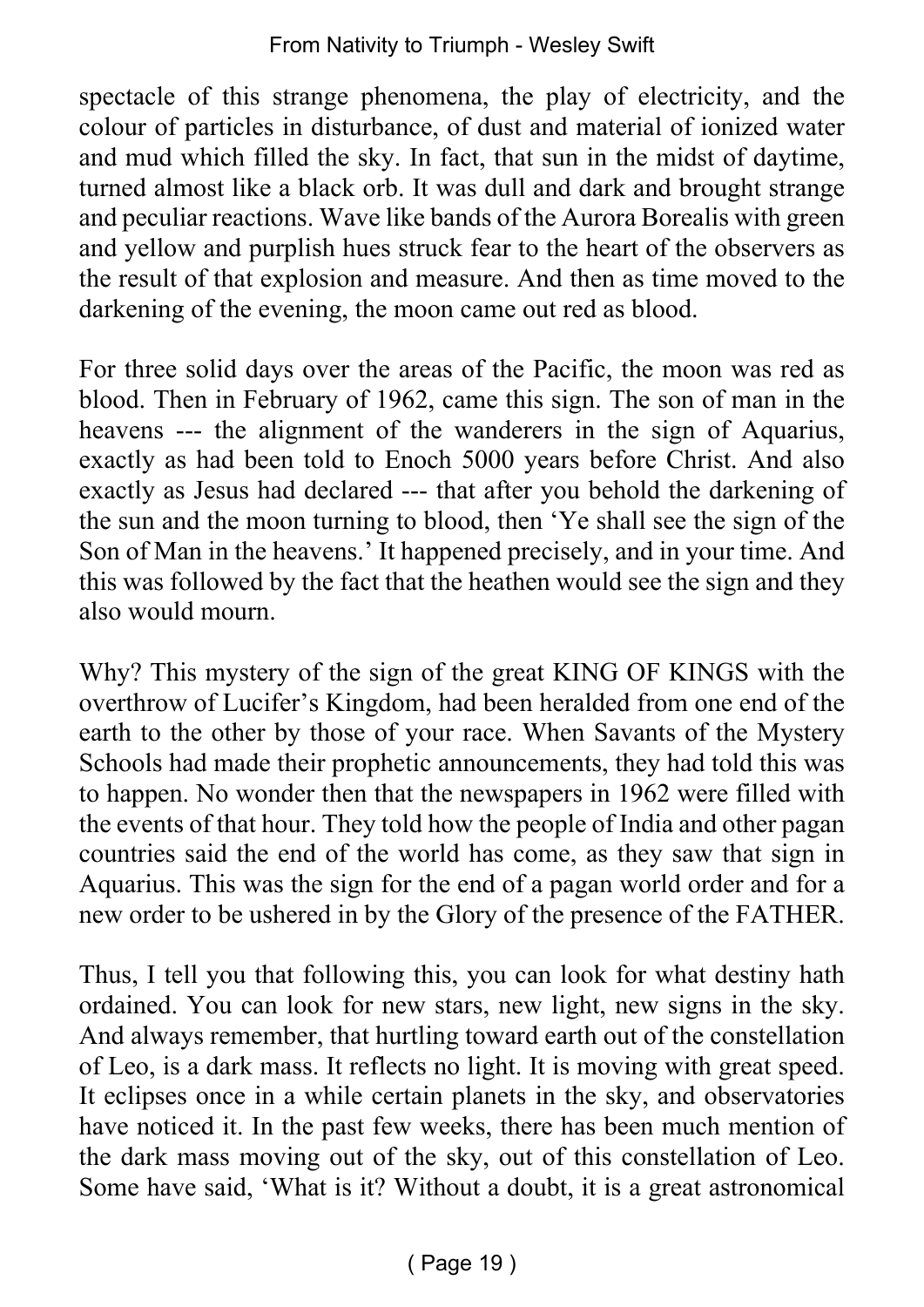mass, in the plan of YAHWEH (God). And it approaches without the illumination which would normally be reflection--illumination, or the great inner light of a burning sun. I think before very long, that though it comes now like a thief in the night carrying not its own light, still it will burst into the Nova of the greatest glory of all time. I think it is another majestic nova, that the world shall know. And when you see it burst, you will know that the hour has arrived, the announcement is being made.

Now, another Nova is also filling the sky. This brighter than any sun in all the known Universe. And it has come into spectacular glory, and has been beheld this very year by your observatories. From the far corners of the Universe, small particles which will sensitise a film, radio active- some might say--or intensive points of light emerge. They are not big enough to be Asteroids. Do not look like meteorites. Yet definitely are suns. And they are coming from the far corners of the Universe. A year ago, they saw them and the year before that. And the astronomers just speculate as to what they are. But still, they come from every direction seeming converging on this area of earth. I tell you, my friends, that the hosts are already being summoned. And the counsel of YAHWEH'S ancient declarations of the past may be on the edge of complete fulfilment. For you are in the day of the 'Coming of the Son of Man.' And with each approaching Christmas, we wonder, will there be another before this event shall be consummated?

We stand now on the edge of fulfilled events. The three and one-half years of measured pattern in the ancient antiquity to follow this sign before God's judgement falls on the enemies of HIS Kingdom are almost at hand. And as you move toward September, of next year (1965), then from that time on the hour of tremendous judgement (15 years) which could even be shortened and this transpiring even earlier, but this judgement falls upon the enemies of God's Kingdom. I tell you that you are in one of the most historical patterns of all time and history. And are challenged by the great spectacle of 'time' and 'events' which are about to take place.

We cannot tell you the day or the hour because this has been reserved for the FATHER to know. But HE said that you are not as the children of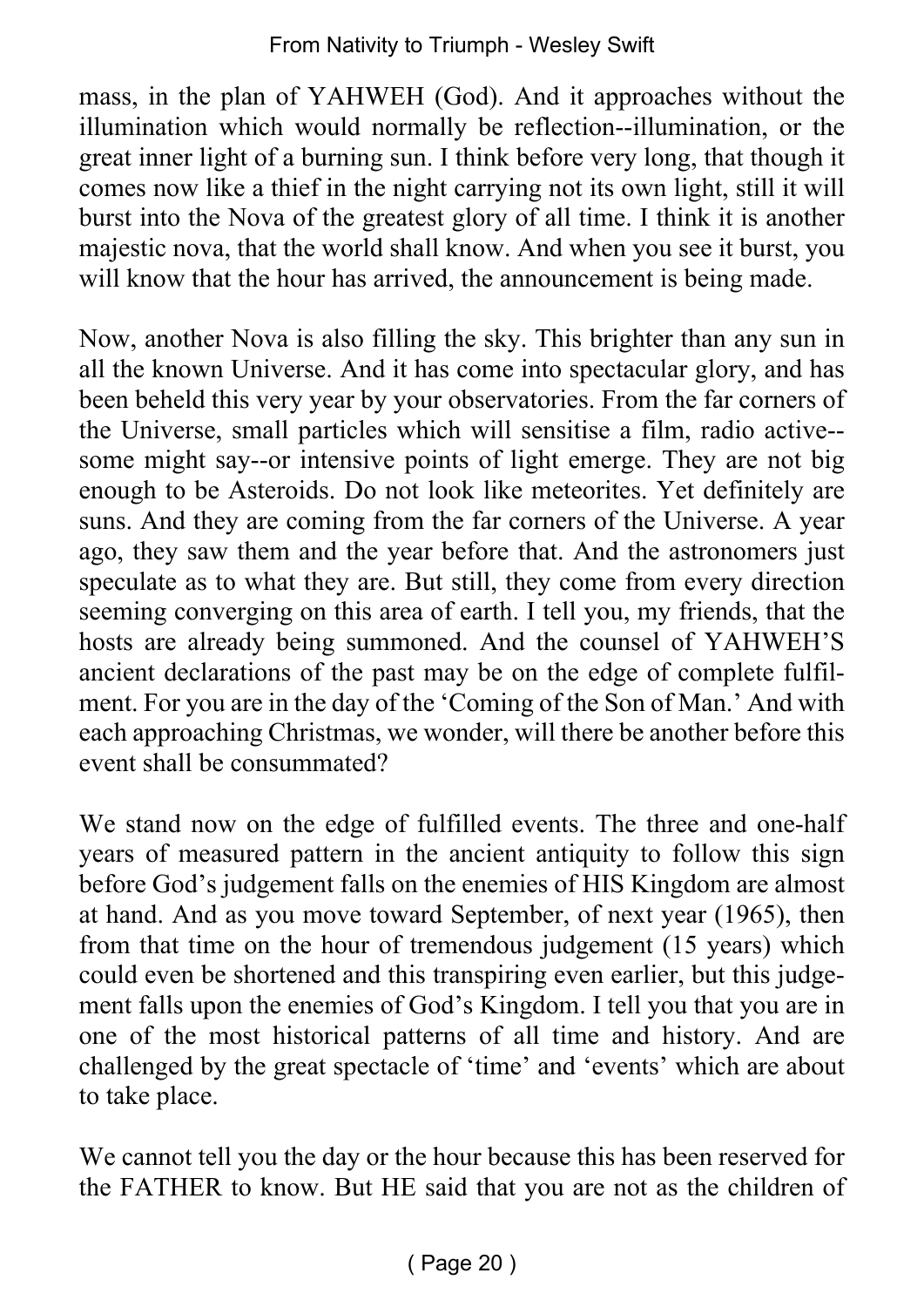darkness, you are the children of LIGHT, and are to understand the 'time' and the 'seasons.' It is my firm belief that YAHWEH will make known unto HIS ministers and will call to their attention the essential pattern of the consummate measure --- that within the last three months we will know that the LORD is about to appear. This will not be known unto HIS enemies. But will be made known unto HIS children, because the time and the seasons will bring this down very close. HE said, 'Ye, the children of Light are to know the time and the seasons.' Thus, to us this is not as a 'thief in the night,' but it is the coming of expectation and revelations.

So we point out that we are close. It may not be this year, or next year. But the time is not far removed for the 'time' must be shortened and the measurers are now in completion and are coming to fulfilment.

Today, we stand at the edge of this spectacle. If that advent of the Christ born as a babe which was a single wonder, for it would have to be. Imagine. In this tiny babe was the fullness of YAHWEH dwelling bodily. And from this intellect which was in this tiny babe in HIS Celestial mind, the whole Universe was being held together.

Oh, this was no infant mind. It was the mind of the Eternal YAHWEH -- without beginning of days or end of life. The consciousness of this physical body growing up was the consciousness of a babe. The soul consciousness of this body could reach back to the spirit and forward unto the senses. For HE was 'tempted in all things' like as you are. Dwelling in a physical body, HE could know pain, could know suffering, could know the anguish, could know the coldness with which friends could turn on HIM, could know all these things. But at no time was lost the cognition that HE was Master of the Universe.

The Apostle Paul would later tell us that 'all things were made by HIM, without HIM was not anything made.' We stand to celebrate HIS birth among our race, to celebrate the fact that HE becomes --- even in the flesh --- our kinsman. We stand to behold and wonder at the fullness of YAHWEH dwelling in that babe. But we do not look upon that Babe as defenceless, for the hosts of heaven stood by and Destiny decreed that the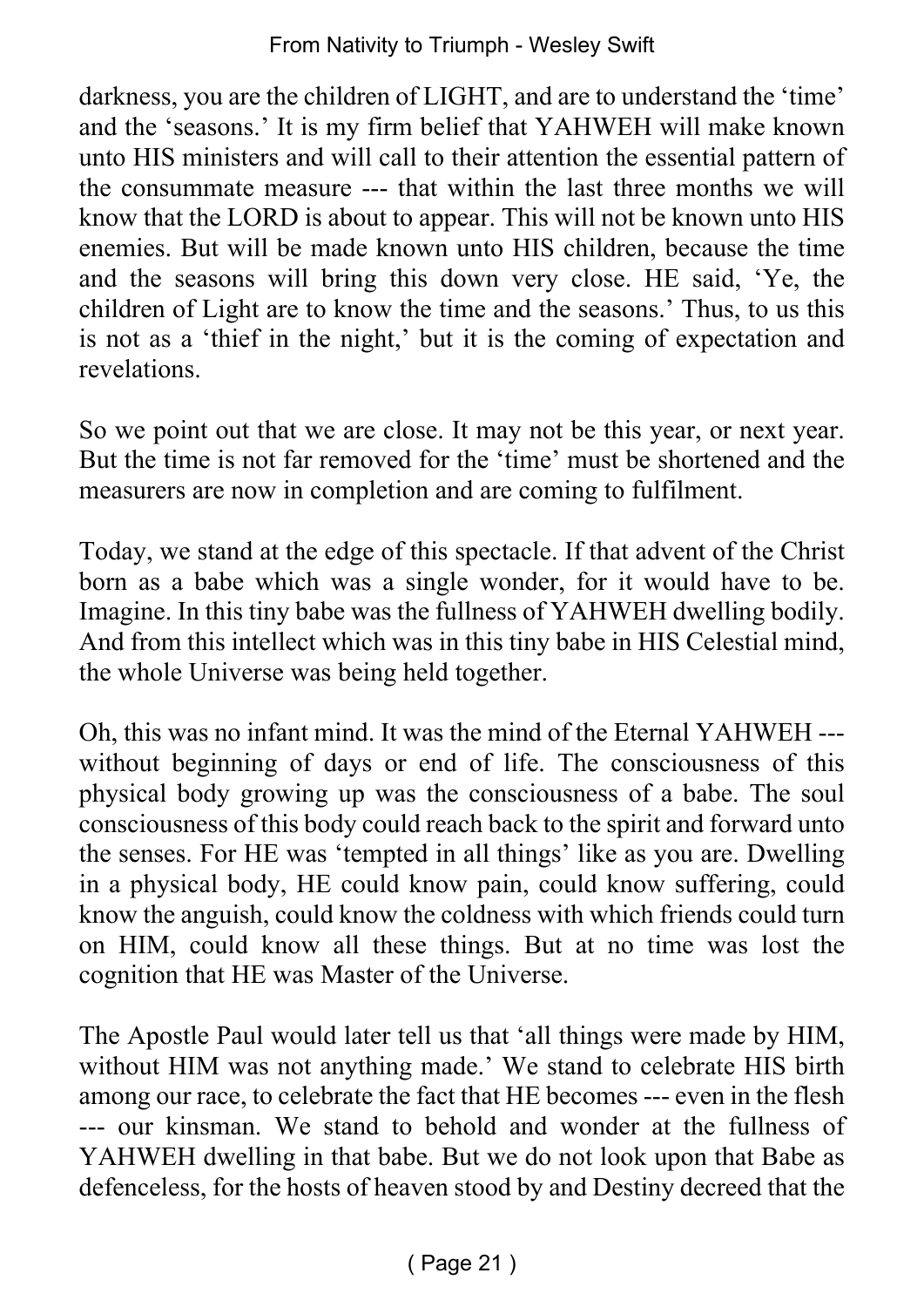#### From Nativity to Triumph - Wesley Swift

KING OF KINGS AND LORD OF LORDS would fulfil every facet of HIS purpose in the earth.

Thus it is, that event was great. But I am going to tell you that this return of the KING OF KINGS AND LORD OF LORDS with all the hosts of heaven, will be a greater day than earth has ever known filled with HIS Majesty and novas of the sky bursting with Glory which outshines the conjunctions of Saturn and Jupiter. We stand on the edge of a great new day, a new era of light. For the FATHER will say, 'I want the world to know that you are MY children, My sons, and MY daughters, and that I delight in thee.'

This is your time for joy and happiness, for merry making. So don't let anyone take it away from you. Don't let anyone tell you that you shouldn't enjoy the holiday. That you shouldn't enjoy your friends, a kindred Faith, and kindred expectancy.

My friends, in the midst of a world in upheaval, of cannibals of war, of anti-Christ, --- let Christendom rejoice, be happy. For the last word on these events will come from the KING OF KINGS AND LORD OF LORDS when the trumpet blasts this next time. I can assure you that it is with such Faith that you possess your soul.

Yes, there is a day which is ahead like no day the world has ever witnesses. And so as we fulfil the prophecy of Jeremiah, we even duplicate things the heathen had done. But make no mistake about it, for this is also a mark of your identity. We cut down a fir tree and anchor it with hammer and nails and deck it with silver and tinsel. But not, my friends, as honour to the pagan gods, but to the Great God of earth who this green tree becomes a symbol of 'Everlasting Life and Living.'

The heathen say we took their custom. But no, we subordinated their custom to the 'ONE' and 'ONLY' YAHWEH (God). 'There is no God beside Me, I know not any' was the declaration of our FATHER. Yes, who was to do this very thing? The Israel of God. The green Christmas tree did not find its way into the homes of the enemies of our Faith. They may deck their little Hanukkah bushes, and they can have those little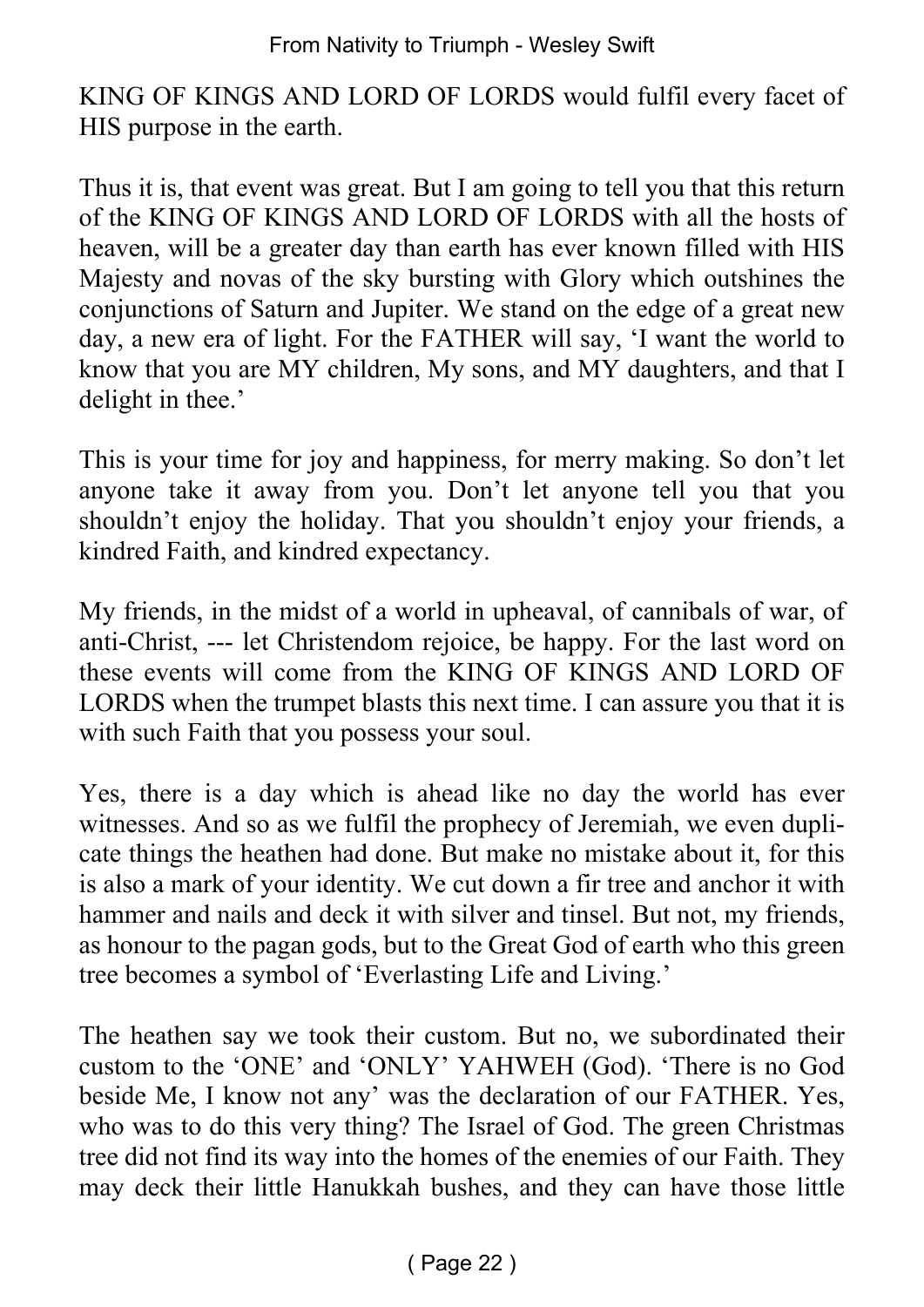bushes. But someday, there won't be any of them in these United States. But we are going to see the Light Tree which reaches out across the nation. Each and every President must still light upon the White House lawn, a Christmas tree.

This is a Christ-Mass tree, not a tree to pagan gods, not a symbol of the powers of darkness. It is a symbol, my friends that the Light of America still looks back to this great Spiritual origin of our Destiny and our greatness. And we shall say, 'Our Father which art in heaven, hallowed be thy name.' Never forget. This is our day, our High Holy Day, for joy and for Thanksgiving. And can be only equalled by the joy in our hearts and soul at the mighty power of HIS RESURRECTION which is the Arch and Keystone of our Faith. And all the time we are looking forward to a great day than the world has ever seen.